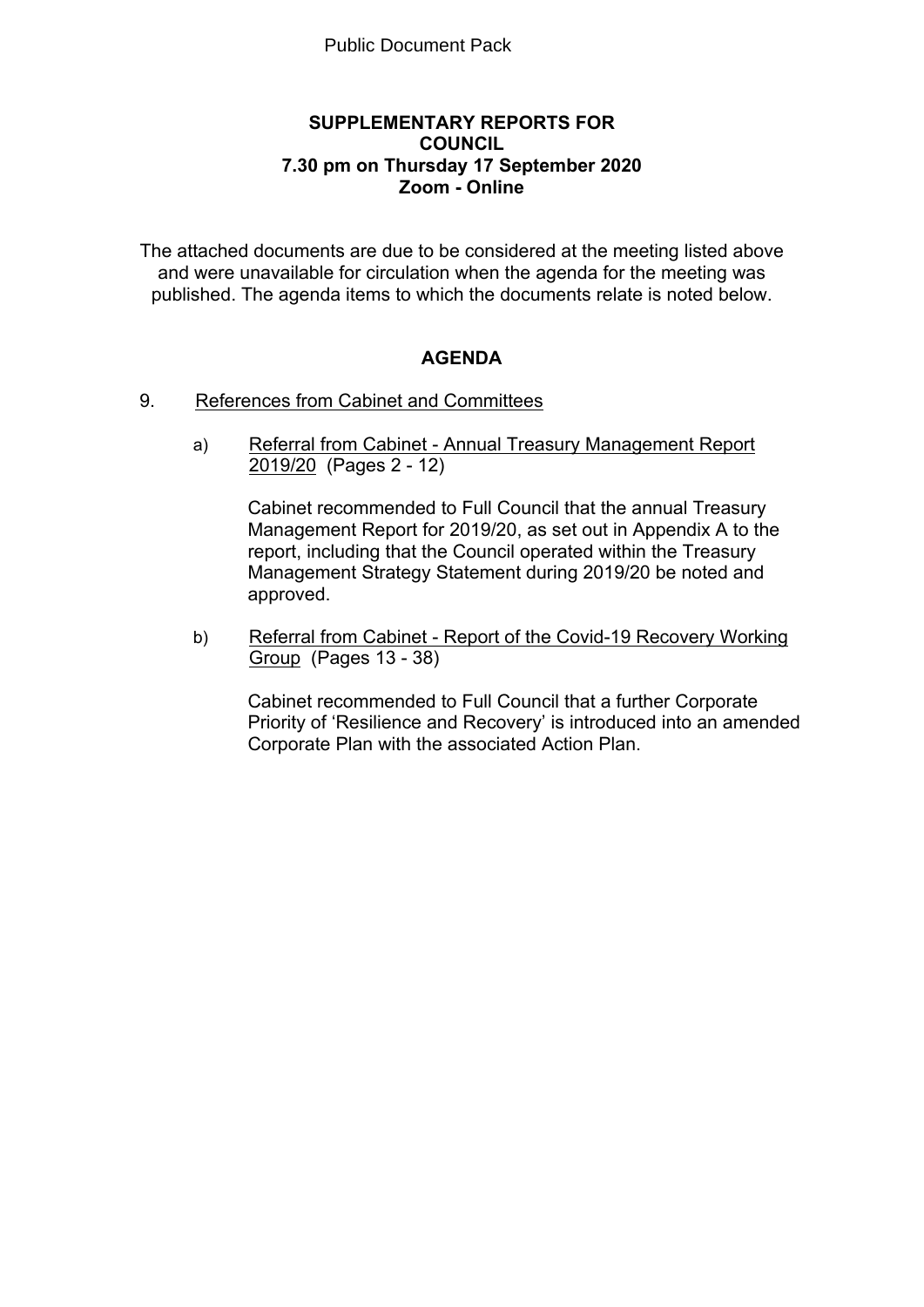Agenda Item 9a

**REPORT TO: CABINET**

**DATE: 10 SEPTEMBER 2020**

- **TITLE: ANNUAL TREASURY MANAGEMENT REPORT 2019/20**
- **PORTFOLIO HOLDER: COUNCILLOR MIKE DANVERS, PORTFOLIO HOLDER FOR RESOURCES**
- **LEAD OFFICER: SIMON FREEMAN, HEAD OF FINANCE AND PROPERTY AND DEPUTY TO THE CHIEF EXECUTIVE (01279) 446228**
- **CONTRIBUTING OFFICER: REBECCA KEENE, PRINCIPAL FINANCE MANAGER (01279) 446448**

**This is not a Key Decision It is on the Forward Plan as Decision Number I011370 The decision is not subject to Call-in Procedures for the following reason:** The decision stands as a recommendation to Full Council **This decision will affect no ward specifically.**

# **RECOMMENDED that:**

**A** Cabinet noted the annual Treasury Management Report for 2019/20 (Appendix A to the report), including that the Council operated within the Treasury Management Strategy Statement during 2019/20, and that the report is recommended to Full Council for approval.

# **REASON FOR DECISION**

- **A** In complying with latest Codes of Practice, Full Council is required to receive an annual report on the prior year's treasury management functions of the Council, which should also receive review by Cabinet in advance of its presentation to Full Council.
- **B** The Prudential Indicators are also required to be reported to Full Council. These are included within the annual treasury management report.

# **BACKGROUND**

1. Treasury management is defined as: "The management of the Council's investments and cash flows, its banking, money market and capital market transactions; the effective control of the risks associated with those activities; and the pursuit of optimum performance consistent with those risks."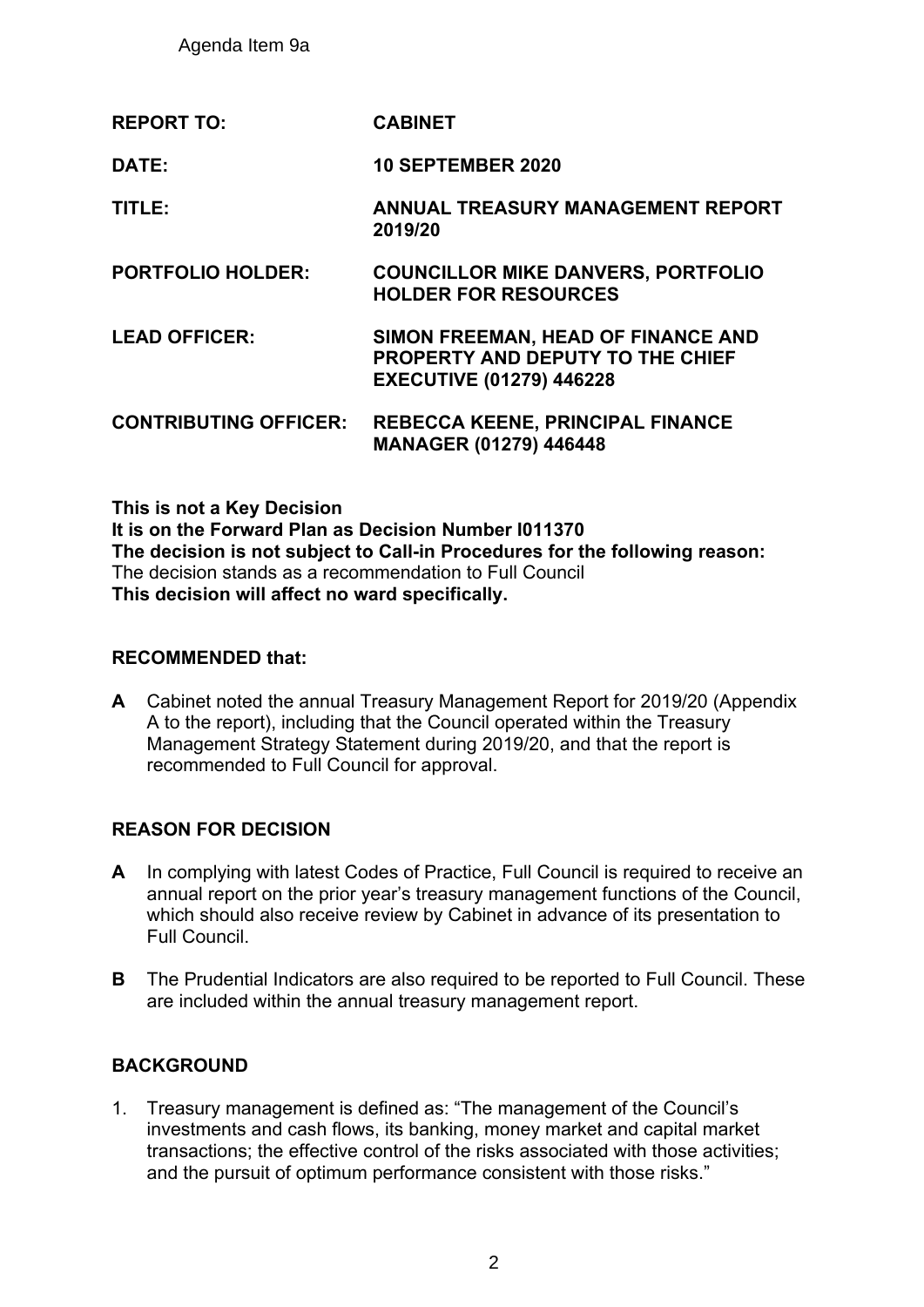- 2. During 2019/20 the minimum reporting requirements were that Full Council should receive the following reports:
	- a) An annual treasury strategy in advance of the year (Full Council, 7 February 2019);
	- b) A mid-year treasury update report (Full Council, 30 January 2020); and
	- c) An annual review following the end of the year describing the activity compared to the strategy (this report).
- 3. The annual report for 2019/20 has been produced in compliance with the Code and is set out in Appendix A to this report. The regulatory environment governing treasury management places onus on Councillors for the review and scrutiny of treasury management policies and activities. This report is important in that respect, as it provides details of the outturn position for treasury activities and highlights compliance with the Council's policies previously approved by Councillors.

# **ISSUES/PROPOSALS**

- 4. As stewards of public funds, the Council continues to take all practical steps to protect its investment portfolio. In this respect, emphasis remains in this order of priority: security, liquidity and yield.
- 5. Security is defined as "reducing risk in order to protect the return of capital sums, particularly in relation to the Council's investments". In practice this means placing investments with organisations which have a high quality credit rating, i.e. banks and other bodies which have a Fitch rating of A(-) and above. Local authorities do not, usually, have credit ratings but are inherently safe havens for investment.
- 6. Liquidity means "ensuring that investments are not committed for excessive time-periods in order to facilitate the Council's cashflow requirements and to reflect the risk of not having immediate access to funds". Councils are discouraged from investing disproportionate sums of money for long periods of time at what seem attractive rates of return.
- 7. Yield is "obtaining a reasonable return on investments". For most of the financial year the Bank of England base rate held steady at 0.75 per cent. However, as a result of the Covid-19 pandemic, and the measures put in place to stop the spread of the virus, the rate was reduced to a record low of 0.1 per cent in March 2020. The Council has attempted to gain the best yields without compromising security and liquidity.
- 8. The advice from Arlingclose is that the Council must aim towards a good investment spread as this is the best defence to protect the Council from a possible capital loss. As a result, and within the overarching powers given by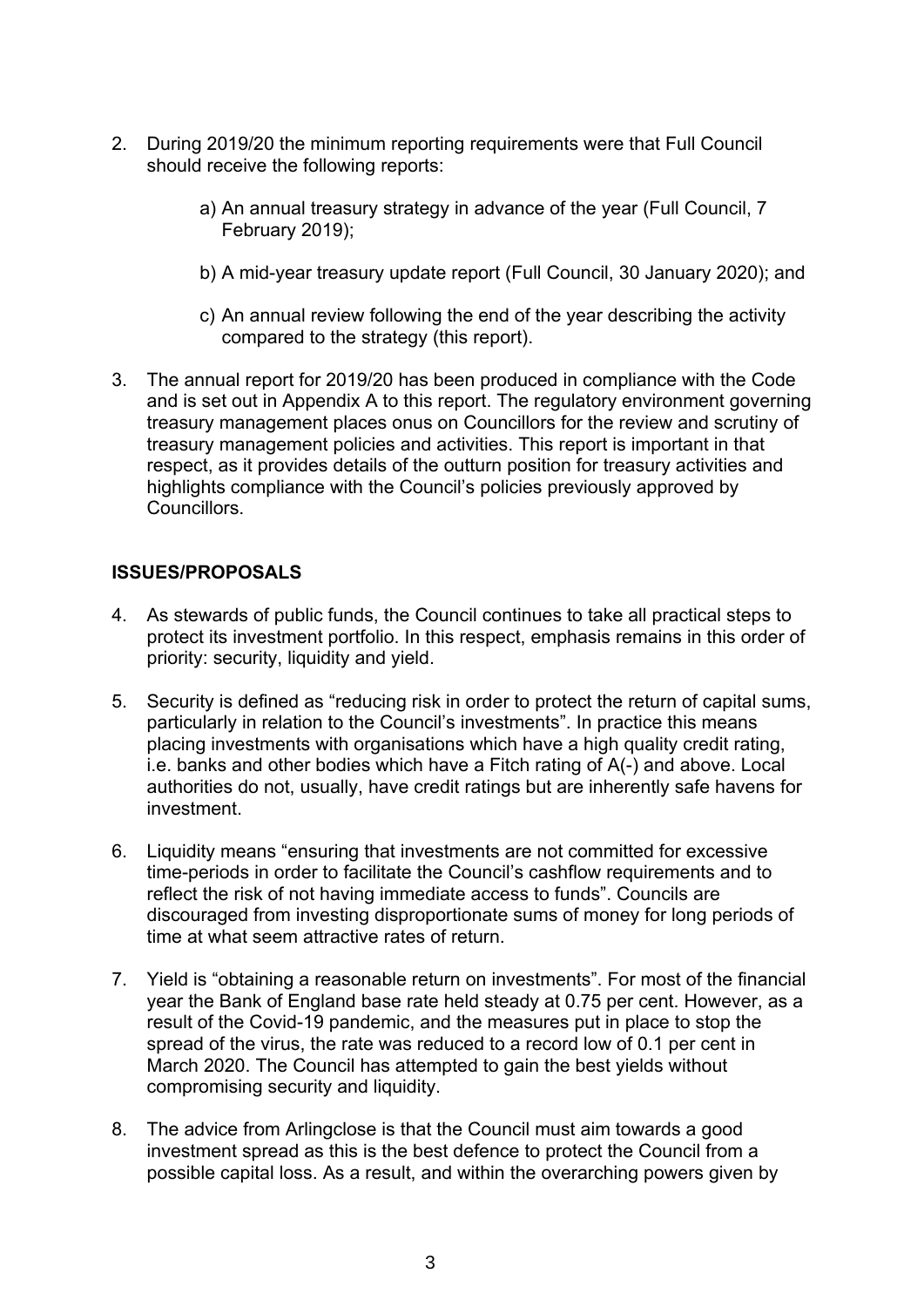Councillors in the Treasury Management Strategy, the Council held investments with the CCLA (the Local Authority property fund), a Cash-Plus Fund, Money Market Funds, local authorities, and the Treasury's DMO. It does not currently have any investments with Banks and Building Societies other than funds held overnight with its own banker, Barclays Bank plc.

# **IMPLICATIONS**

**Environment and Planning (Includes Sustainability)** None specific. **Author: Andrew Bramidge, Head of Environment and Planning**

**Finance (Includes ICT, and Property and Facilities)** As contained in the report. **Author: Simon Freeman, Head of Finance and Property and Deputy to the Chief Executive**

**Housing** None specific. **Author: Andrew Murray, Head of Housing**

**Community Wellbeing (Includes Equalities and Social Inclusion)** None specific. **Author: Jane Greer, Head of Community Wellbeing**

**Governance (Includes HR)** None specific. **Author: Simon Hill, Head of Governance**

# **Appendices**

Appendix A – Annual Treasury Management Report 2019-20

# **Background Papers**

Treasury Management Strategy 2019/20 [http://moderngov.harlow.gov.uk/documents/s14878/Appendix%20A%20-](http://moderngov.harlow.gov.uk/documents/s14878/Appendix%20A%20-%20Treasury%20Management%20Strategy%20Mid-Year%20Review%20201920.pdf) [%20Treasury%20Management%20Strategy%20Mid-](http://moderngov.harlow.gov.uk/documents/s14878/Appendix%20A%20-%20Treasury%20Management%20Strategy%20Mid-Year%20Review%20201920.pdf)[Year%20Review%20201920.pdf](http://moderngov.harlow.gov.uk/documents/s14878/Appendix%20A%20-%20Treasury%20Management%20Strategy%20Mid-Year%20Review%20201920.pdf)

# **Glossary of terms/abbreviations used**

None.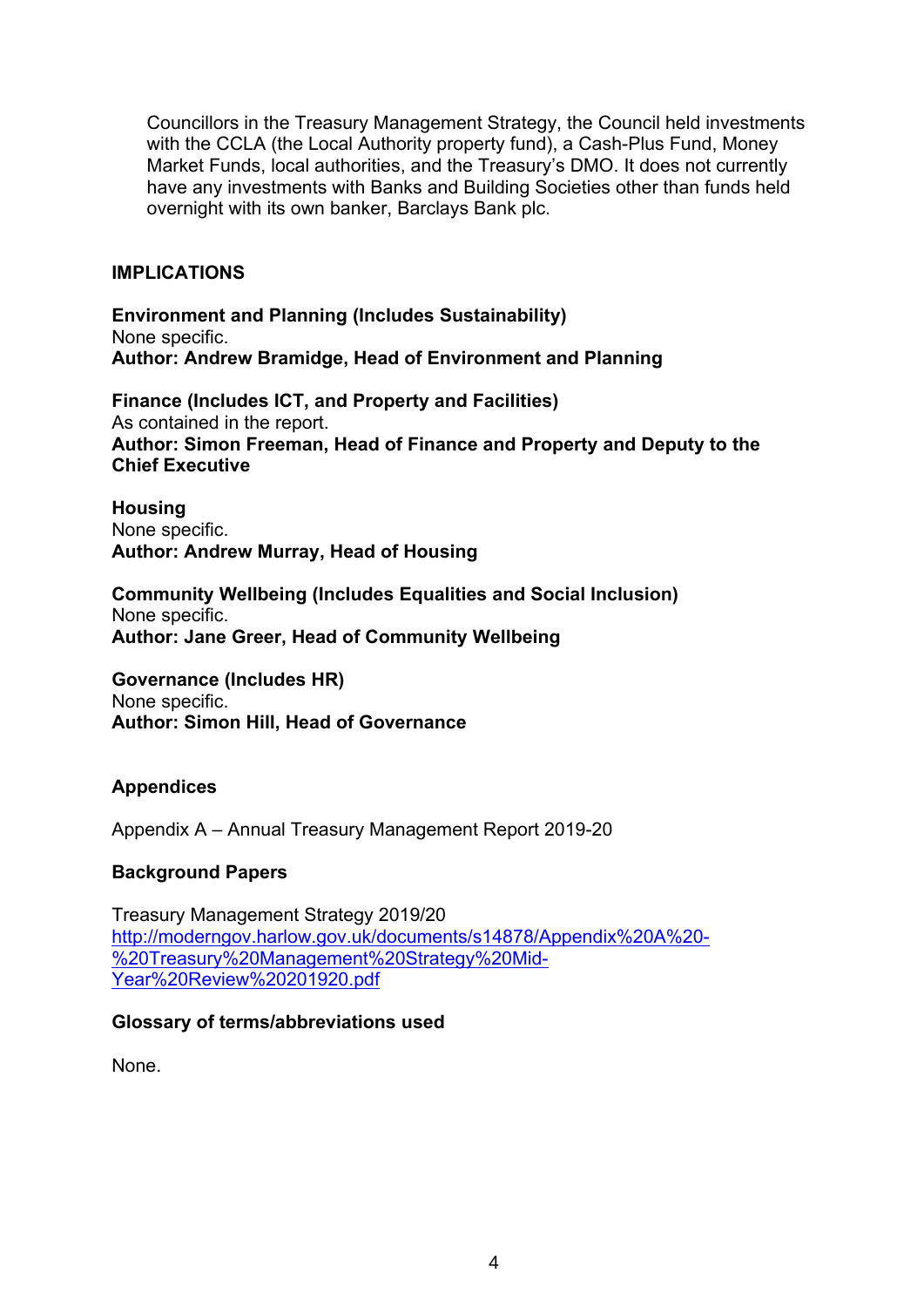# **HARLOW COUNCIL**

# **ANNUAL TREASURY MANAGEMENT REPORT 2019/20**

# **Introduction**

- 1. This Report sets out the Council's Treasury Management outturn position in accordance with recommended practice.
- 2. It provides a review of external economic conditions impacting on the Council and focuses on the major issues affecting its borrowing and investments.
- 3. The Council uses specialist treasury management advisors to support its decision making, keep officers up to date with economic and more specifically market developments and providing specialist training and support.
- 4. Covid-19 and the measures put in place by the Government to slow the spread of the virus, has led to interest rates falling. The Bank of England cut rates in March to 0.25% and then cut them further to a record low of 0.1%. However, given the timing of this, the impact of lower interest rates is not evident in the figures reported below. The reduced rates of return will be felt during the current financial year (2020/21).
- 5. As a steward of public finance, the Council continues to take all practical steps to protect its investment portfolio. In this respect emphasis remains in this order of priority:
- **Security:** some of the following might appear contradictory or elusive in this challenging economic environment
	- Reducing risk in order to protect the return of capital sums, particularly in relation to the Council's investments
	- The repayment of the sum invested; and / or,
	- A return equal to or higher than the prevailing rate of inflation.

**Liquidity**: availability of cash when needed (adequate but not excessive liquidity)

**Yield:** a return commensurate with the level of risk.

6. The Council invests substantial sums of money and is therefore exposed to financial risks including the loss of invested funds and the revenue effect of changing interest rates. The successful identification, monitoring and control of risk remain central to the Council's treasury management strategy.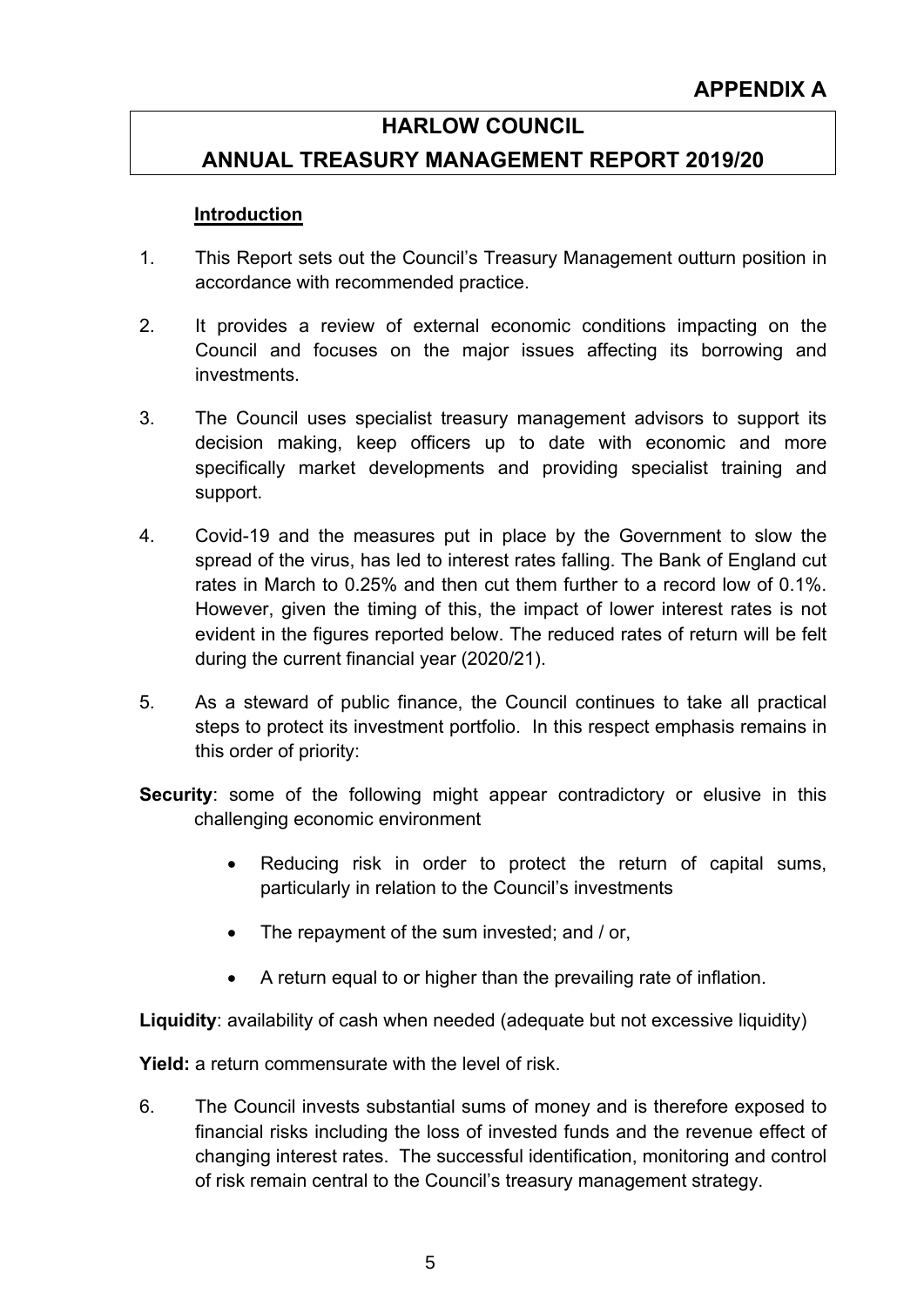- 7. Treasury management activity is guided by the Chartered Institute of Public Finance and Accountancy's Treasury Management in the Public Services: Code of Practice 2017 Edition (the CIPFA Code). The Code requires the Council to approve a treasury management strategy before the start of each financial year and, as a minimum, a mid-year and annual treasury outturn report. This report fulfils the Council's legal obligation under the Local Government Act 2003 to have regard to the CIPFA Code.
- 8. The Council's Treasury Management Strategy Statement (TMSS) for 2019/20 was approved by Full Council on 7 February 2019, and was superseded by the TMSS 2020/21, contained within the Capital Strategy, approved by Council on 30 January 2020.
- 9. On 31 March 2019, the Council had net investments of £31.752m arising from its revenue and capital income. The underlying need to borrow for capital purposes is measured by the Capital Financing Requirement (CFR), while usable reserves and working capital are the underlying resources available for investment. These factors are summarised in Table 1 below.

|                           | 31.3.19<br><b>Actual</b><br>£m |
|---------------------------|--------------------------------|
| <b>General Fund CFR</b>   | 53.358                         |
| <b>HRA CFR</b>            | 187.370                        |
| <b>Total CFR</b>          | 240.728                        |
| <b>External borrowing</b> | $(-)211.837$                   |
| Internal borrowing        | 28.891                         |
| Less: Usable reserves     | $(-)54.175$                    |
| Add: Working capital      | $(-)6.468$                     |
| <b>Net investments</b>    | $(-)31.752$                    |

Table 1: Balance Sheet Summary

10. The treasury management position at 31 March 2019 and the change during the year is shown in Table 2.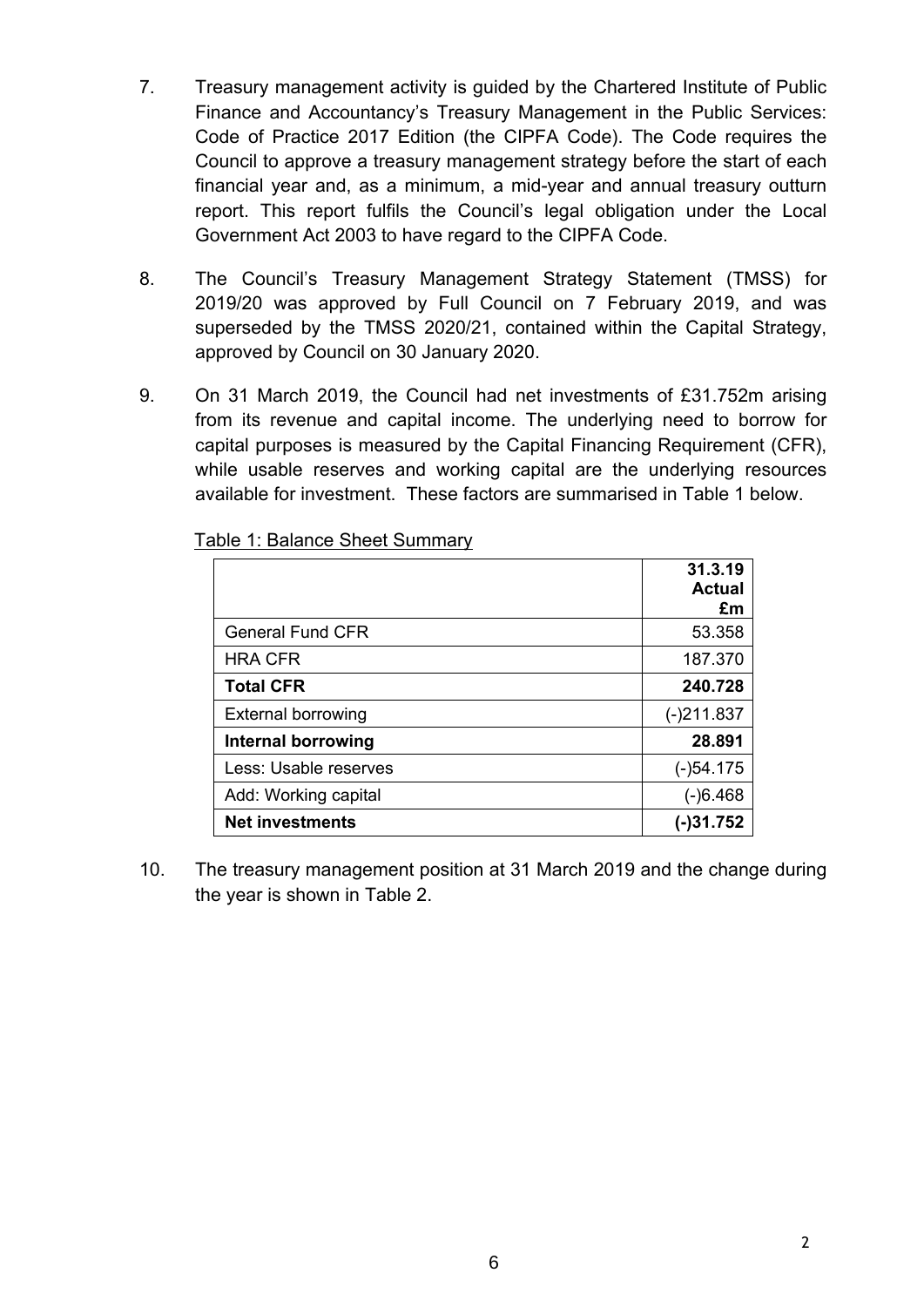|                                                                                 | 31.3.19<br><b>Balance</b><br>£m         | <b>Movement</b><br>£m        | 31.3.20<br><b>Balance</b><br>£m | 31.3.20<br>Rate<br>%  |
|---------------------------------------------------------------------------------|-----------------------------------------|------------------------------|---------------------------------|-----------------------|
| Long-term borrowing                                                             | 211.837                                 | -                            | 211.837                         | 3.309%                |
| <b>Total borrowing</b>                                                          | 211.837                                 | 1.713                        | 211.837                         |                       |
| Long-term investments<br>Short-term investments<br>Cash and cash<br>equivalents | $(-)4.000$<br>$(-)7.500$<br>$(-)20.200$ | 0.094<br>7.500<br>$(-)2.301$ | $(-)4.000$<br>0<br>$(-)22.100$  | 2.62%<br>n/a<br>0.60% |
| <b>Total investments</b>                                                        | $(-)31.700$                             | 5.293                        | $(-)26.100$                     |                       |
| Net borrowing                                                                   | 180.137                                 | 7.006                        | 185.430                         |                       |

Table 2: Treasury Management Summary

# **Borrowing Strategy during the year**

11. At 31 March 2020 the Council held £211.837m of long term loans from the Public Works Loan Board, unchanged on the previous year.

# **Treasury Investment Activity**

12. The Council holds invested funds, representing income received in advance of expenditure plus balances and reserves held. During the year, the Council's investment balances ranged between £25.67 million and £42.27 million due to timing differences between income and expenditure. The investment position is shown in table 3 below.

# Table 3: Treasury Investment Position

|                                             | 31.3.19<br><b>Balance</b><br>£m | <b>Net</b><br><b>Movement</b><br>£m | 31.3.20<br><b>Balance</b><br>£m | 31.3.20<br><b>Income</b><br>Return<br>% |
|---------------------------------------------|---------------------------------|-------------------------------------|---------------------------------|-----------------------------------------|
| Banks and building societies<br>(unsecured) | 3.720                           | $(-)0.24$                           | 3.480                           | 0.50%                                   |
| Government                                  | 5.280                           | $(-)5.280$                          |                                 | n/a                                     |
| <b>Local Authorities</b>                    | 9.000                           | $(-)4.000$                          | 5.000                           | 0.90%                                   |
| <b>Money Market Funds</b>                   | 9.700                           | 3.920                               | 13.620                          | 0.53%                                   |
| <b>Other Pooled Funds</b>                   |                                 |                                     |                                 |                                         |
| Cash Plus Fund Royal<br>London              | 2.000                           |                                     | 2.000                           | 0.94%                                   |
| Property Fund (CCLA)                        | 2.000                           |                                     | 2.000                           | 4.29%                                   |
| <b>Total Investments</b>                    | 31.700                          |                                     | 26.100                          |                                         |

13. Both the CIPFA Code and government guidance require the Council to invest its funds prudently, and to have regard to the security and liquidity of its treasury investments before seeking the optimum rate of return, or yield.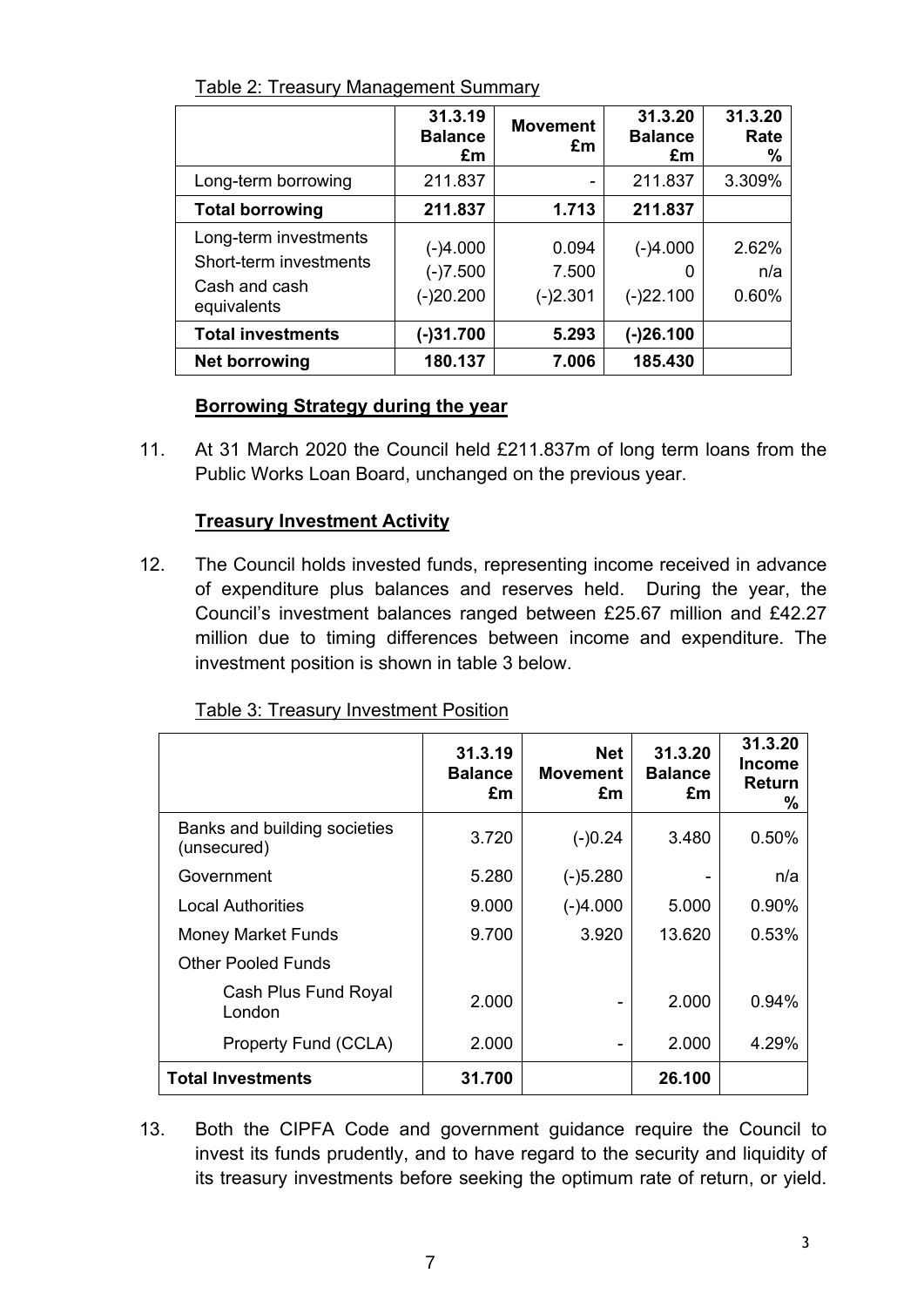The Council's objective when investing money is to strike an appropriate balance between risk and return, minimising the risk of incurring losses from defaults and the risk of receiving unsuitably low investment income.

- 14. In furtherance of these objectives Officers have preferred to invest with local authorities rather than individual banks or building societies which carry bailin risk. Whilst investments in Money Market Funds (MMF) carry risk of bailin, the Funds themselves are large and diversified and hence the exposure is significantly reduced.
- 15. The progression of risk and return metrics are shown in the extracts from Arlingclose's quarterly investment benchmarking in Table 4 below.

|                                                | <b>Credit</b><br><b>Score</b><br>(where<br>1 is low<br>risk) | <b>Credit</b><br>Rating | <b>Bail-in</b><br><b>Exposure</b> | Weighted<br>Average<br><b>Maturity</b><br>(days) | <b>Total</b><br>Rate of<br>Return<br>% |
|------------------------------------------------|--------------------------------------------------------------|-------------------------|-----------------------------------|--------------------------------------------------|----------------------------------------|
| 31.03.2018                                     | 4.10                                                         | AA-                     | 42%                               | 53                                               | 0.97%                                  |
| 31.03.2019                                     | 4.16                                                         | AA-                     | 48%                               | 86                                               | 1.09%                                  |
| 31.03.2020                                     | 4.19                                                         | AA-                     | 77%                               | 31                                               | 0.45%                                  |
| <b>Similar</b><br><b>LAs</b><br><b>All LAs</b> | 3.95<br>4.03                                                 | AA-<br>AA-              | 59%<br>56%                        | 65<br>48                                         | $(-)0.79%$<br>$(-)0.34%$               |

Table 4: Investment Benchmarking – Treasury investments managed in-house

# **Non-Treasury Investments**

- 16. The definition of investments in CIPFA's revised Treasury Management Code now covers all the financial assets of the Council as well as other nonfinancial assets which the Council holds primarily for financial return. This is replicated in the Ministry of Housing, Communities and Local Government's (MHCLG) Investment Guidance, in which the definition of investments is further broadened to also include all such assets held partially for financial return.
- 17. The Council has lent money to its subsidiary and a local business, to support local public services and stimulate local economic growth.
- 18. HTS (Property and Environment) Ltd is a wholly owned subsidiary of Harlow Council which began trading on 1 February 2017. The Council provided a start-up loan to the business of £1.209m repayable over sixty two months and approved on 21 July 2016. The balance outstanding as at 31 March 2019 was £0.468m.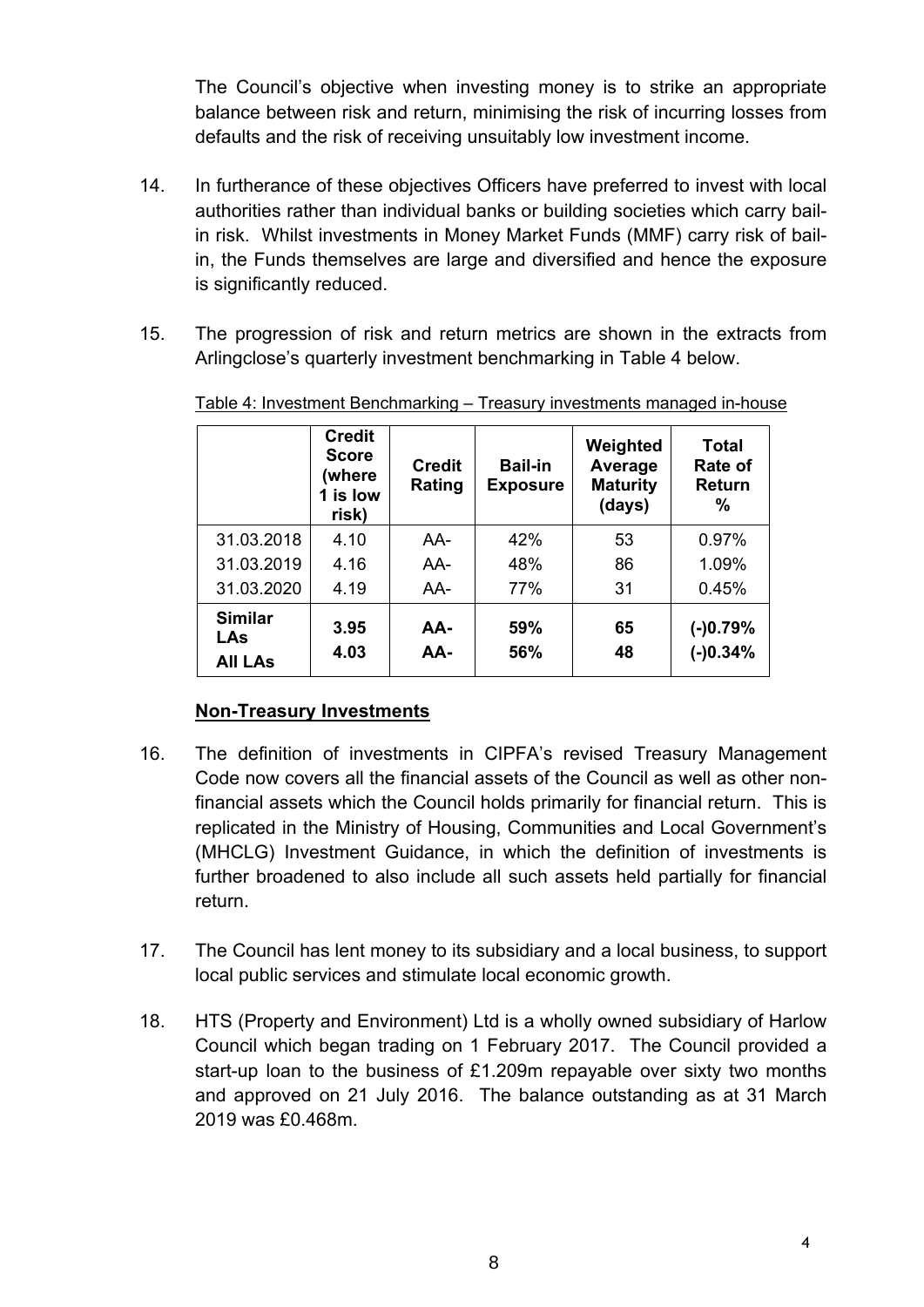- 19. Harlow Property Limited was provided with two loans to support its developments within the Harlow Enterprise Zone, approved on 23 January 2014. The advances made were £1m on 15 March 2016 and a further £1.5m on 3 March 2017. Interest accrues on these loans. The total outstanding as at 31 March 2019 was £2.935m with security held against the increase in the property values.
- 20. These investments generated £167,000 of investment income for the Council, representing a rate of return of 4.5%.

# **Compliance**

21. The Deputy to the Chief Executive and Head of Finance and Property Services reports that all treasury management activities undertaken during the year complied fully with the CIPFA Code of Practice and the Council's approved Treasury Management Strategy.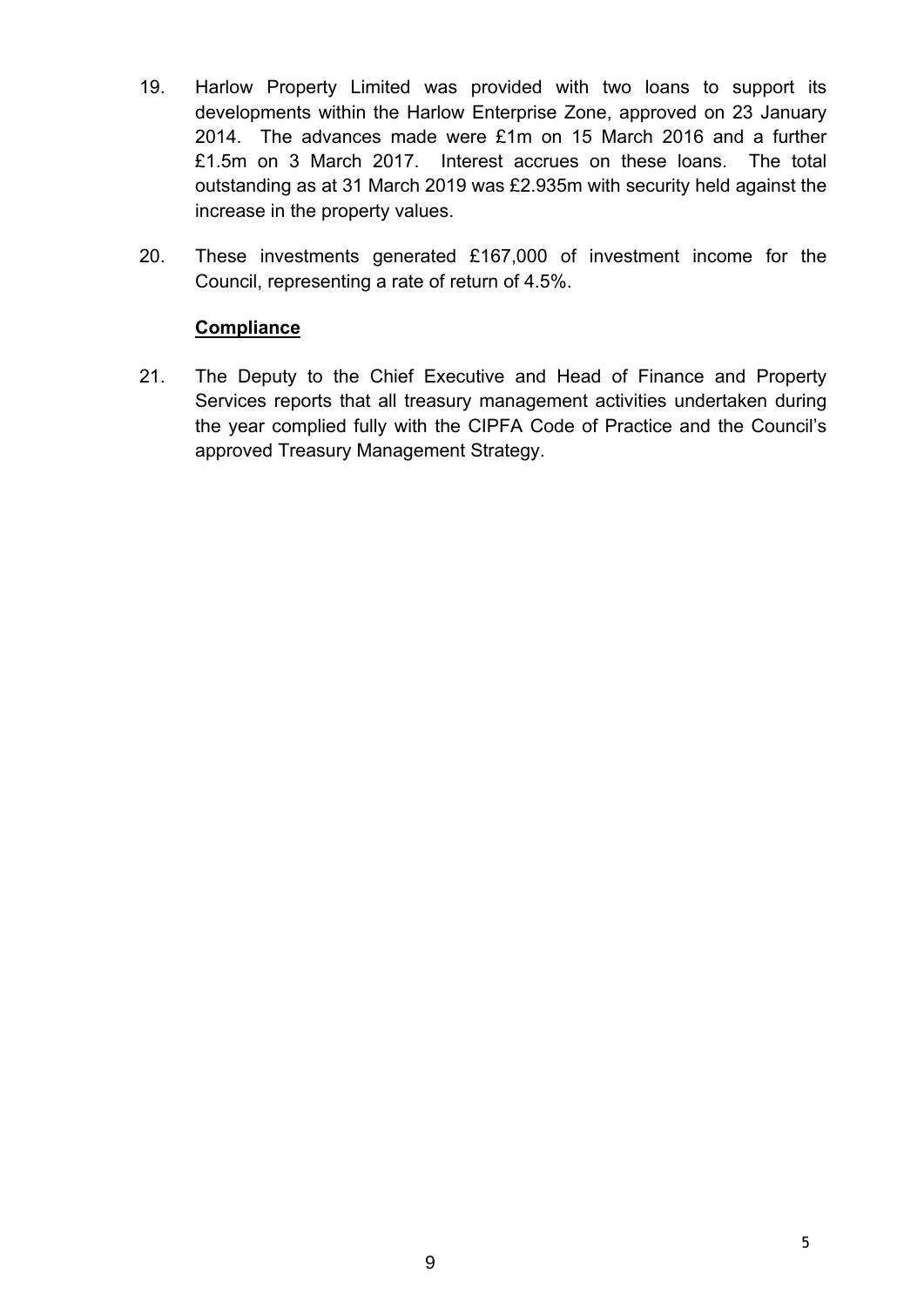# **Annex A Prudential Indicators 2019/20**

**Capital Expenditure:** The Council's capital expenditure and financing may be summarised and is consistent with the draft statement of accounts, as follows.

| <b>Capital Expenditure and</b><br><b>Financing</b> | 2019/20<br><b>Estimate</b><br>£m | 2019/20<br><b>Actual</b><br>£m | <b>Difference</b><br>£m |
|----------------------------------------------------|----------------------------------|--------------------------------|-------------------------|
| <b>General Fund</b>                                | 11.156                           | 12.092                         | 0.936                   |
| <b>HRA</b>                                         | 24.044                           | 14.764                         | $(-)9.28$               |
| <b>Total Expenditure</b>                           | 35.200                           | 26.856                         | $(-)8.344$              |
| <b>Capital Receipts</b>                            | 2.525                            | 2.661                          | 0.136                   |
| <b>Government Grants</b>                           | 0.535                            | 3.011                          | 2.476                   |
| <b>Major Repairs Reserve</b>                       | 10.085                           | 10.624                         | 0.539                   |
| Revenue                                            | 9.347                            | 0.804                          | $(-)8.543$              |
| Borrowing                                          | 12.708                           | 9.756                          | $(-)2.952$              |
| <b>Total Financing</b>                             | 35.200                           | 26.856                         | $(-)8.344$              |

**Capital Financing Requirement:** The Capital Financing Requirement (CFR) measures the Council's underlying need to borrow for a capital purpose.

| <b>Capital Financing</b><br><b>Requirement</b> | 31.03.20<br><b>Estimate</b><br>£m | 31.03.20<br><b>Actual</b><br>£m | <b>Difference</b><br>£m |
|------------------------------------------------|-----------------------------------|---------------------------------|-------------------------|
| <b>General Fund</b>                            | 62.209                            | 62.655                          | 0.446                   |
| <b>HRA</b>                                     | 190.070                           | 187.370                         | $(-)2.700$              |
| <b>Total CFR</b>                               | 252.279                           | 250.025                         | 2.254                   |

**Actual Debt:** The Council's actual debt at 31 March 2020 was as follows:

| <b>Debt</b>       | 31.03.20<br><b>Estimate</b><br>£m | 31.03.20<br><b>Actual</b><br>£m | <b>Difference</b><br>£m |
|-------------------|-----------------------------------|---------------------------------|-------------------------|
| Borrowing         | 220.837                           | 211.837                         | $(-)9.000$              |
| Finance leases    |                                   | 1.714                           | 1.714                   |
| <b>Total Debt</b> | 220.837                           | 213.551                         | $(-)7.286$              |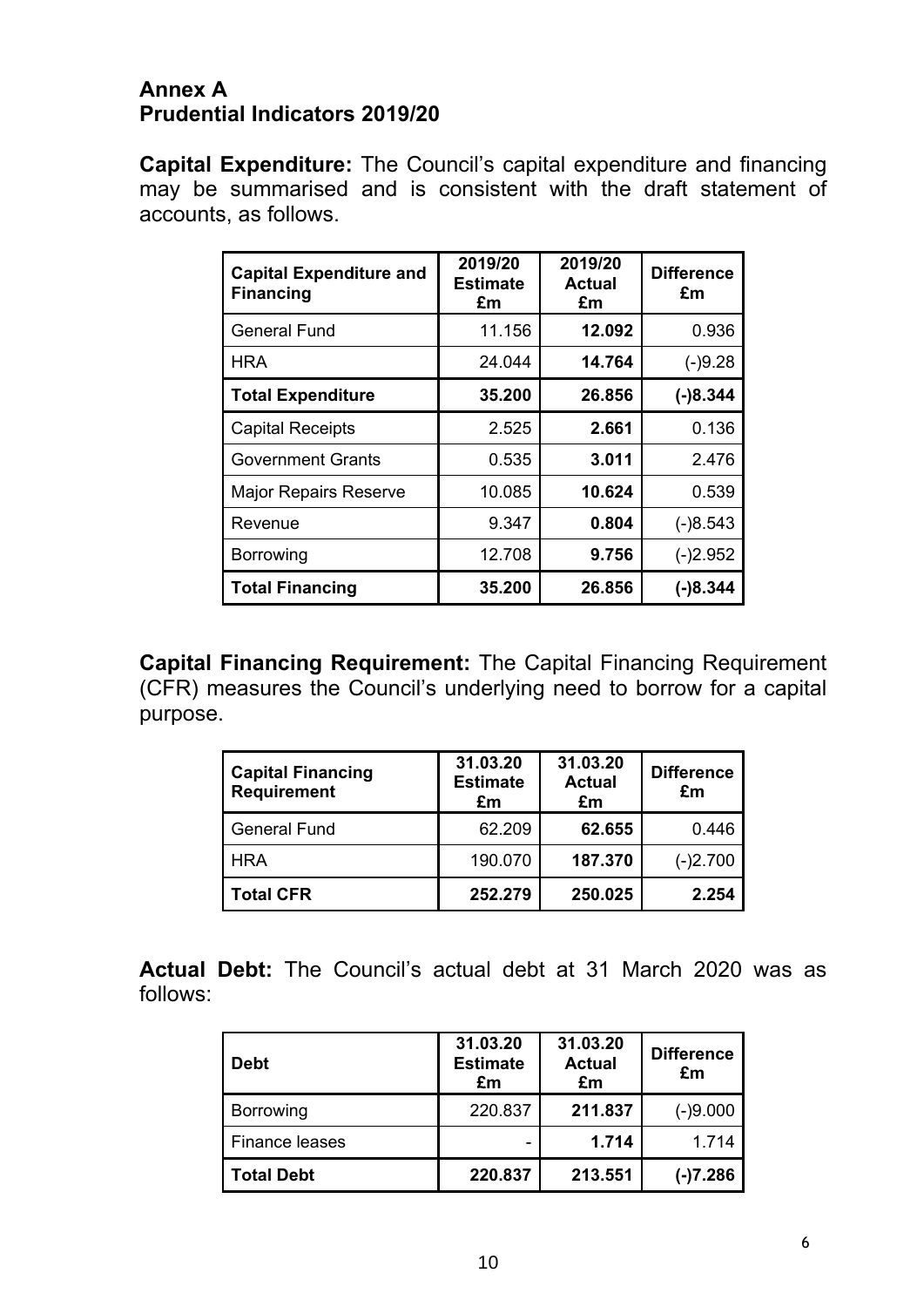**Gross Debt and the Capital Financing Requirement:** In order to ensure that over the medium term debt will only be for a capital purpose, the Council should ensure that debt does not, except in the short term, exceed the total of capital financing requirement in the preceding year plus the estimates of any additional capital financing requirement for the current and next two financial years. This is a key indicator of prudence.

| <b>Debt and CFR</b>           | 31.03.20<br><b>Estimate</b><br>£m | 31.03.20<br><b>Actual</b><br>£m | <b>Difference</b><br>£m |
|-------------------------------|-----------------------------------|---------------------------------|-------------------------|
| Total debt                    | 220.837                           | 213.551                         | $(-)7.286$              |
| Capital financing requirement | 252.279                           | 250.025                         | $(-)2.704$              |
| Headroom                      | 31.442                            | 36,474                          | 5.032                   |

Total debt remained below the CFR during the forecast period.

**Operational Boundary for External Debt:** The operational boundary is based on the Council's estimate of most likely (i.e. prudent but not worst case) scenario for external debt. It links directly to the Council's estimates of capital expenditure, the capital financing requirement and cash flow requirements, and is a key management tool for in-year monitoring. Other long-term liabilities are not borrowing but form part of the Council's debt.

| <b>Operational Boundary</b><br>and Total Debt | 31.03.20<br><b>Boundary</b><br>£m | 31.03.20<br><b>Actual</b><br><b>Debt</b><br>£m | <b>Complied</b> |
|-----------------------------------------------|-----------------------------------|------------------------------------------------|-----------------|
| Borrowing                                     | 273.000                           | 213.551                                        |                 |
| <b>Total Debt</b>                             | 273.000                           | 213.551                                        |                 |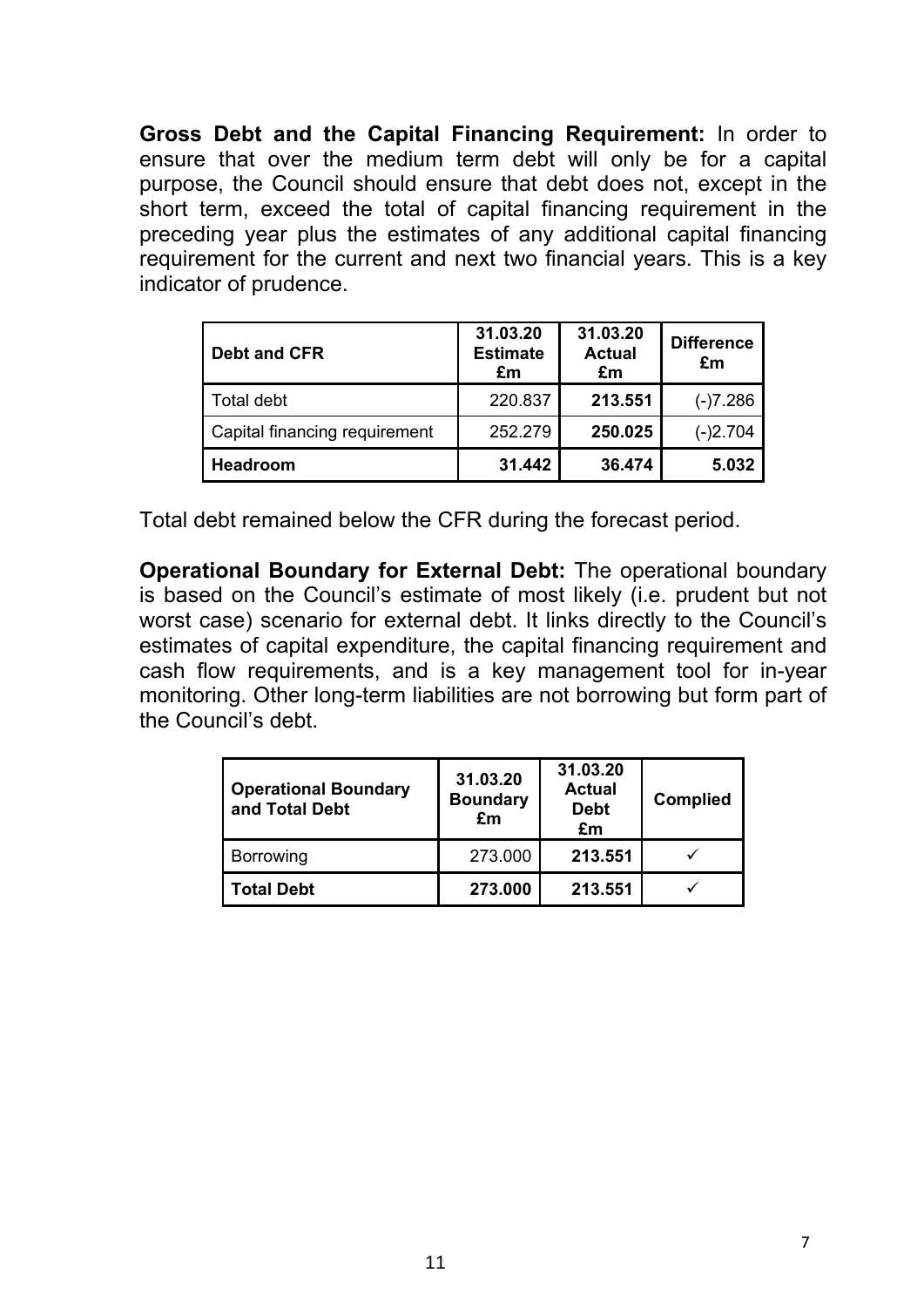**Authorised Limit for External Debt:** The authorised limit is the affordable borrowing limit determined in compliance with the Local Government Act 2003. It is the maximum amount of debt that the Council can legally owe. The authorised limit provides headroom over and above the operational boundary for unusual cash movements.

| <b>Authorised Limit and</b><br><b>Total Debt</b> | 31.03.20<br><b>Boundary</b><br>£m | 31.03.20<br><b>Actual</b><br><b>Debt</b><br>£m | <b>Complied</b> |
|--------------------------------------------------|-----------------------------------|------------------------------------------------|-----------------|
| <b>Borrowing</b>                                 | 283.000                           | 213.551                                        |                 |
| <b>Total Debt</b>                                | 283.000                           | 213.551                                        |                 |

**Ratio of Financing Costs to Net Revenue Stream:** This is an indicator of affordability and highlights the revenue implications of existing and proposed capital expenditure by identifying the proportion of the revenue budget required to meet financing costs, net of investment income.

| <b>Ratio of Financing</b><br><b>Costs to Net Revenue</b><br>Stream | 31.03.20<br><b>Estimate</b><br>% | 31.03.20<br><b>Actual</b><br>$\%$ | <b>Difference</b><br>℅ |
|--------------------------------------------------------------------|----------------------------------|-----------------------------------|------------------------|
| General Fund                                                       | 3.29%                            | 3.30%                             | 0.01%                  |
| HRA                                                                | 15.16%                           | 13.99%                            | $(-)1.17%$             |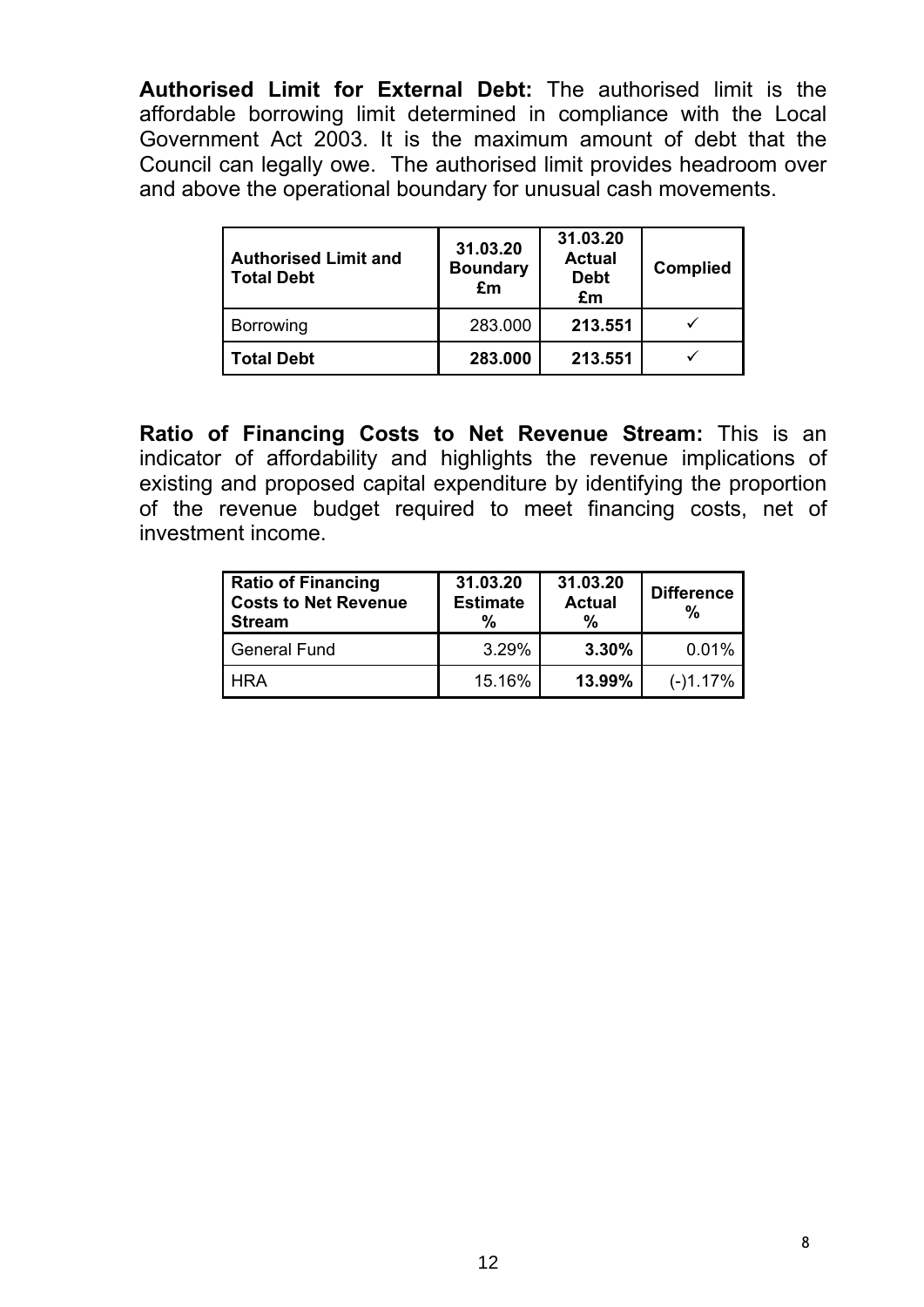# **REPORT TO: CABINET**

**DATE: 10 SEPTEMBER 2020**

**TITLE: REPORT OF THE COVID-19 RECOVERY WORKING GROUP**

**PORTFOLIO HOLDER: COUNCILLOR EUGENIE HARVEY, DEPUTY LEADER AND PORTFOLIO HOLDER FOR RESILIENCE AND RECOVERY**

### **LEAD OFFICER: BRIAN KEANE, CHIEF EXECUTIVE (01279) 446004**

**This is not a Key Decision It is on the Forward Plan as Decision Number I011722 Call-In Procedures may apply This decision will affect no ward specifically**

# **RECOMMENDED that** Cabinet**:**

- **A** Approves the Covid-19 Recovery Working Group's final Terms of Reference (attached as Appendix A to the report).
- **B** Agrees the Vision Statement and Corporate Themes, and Action Plan (attached as appendices B and C to the report).
- **C** Recommends to Full Council that a further Corporate Priority of 'Resilience and Recovery' is introduced into an amended Corporate Plan with the associated Action Plan.

# **REASON FOR DECISION**

- **A** The Council has taken steps to respond, and begin the process of social and economic recovery of Harlow as the country continues to deal the Covid-19 pandemic. It has established a Working Group to work with Officers on a recovery action plan. This report brings forward proposals for the action plan. Agenda Item 9b<br>
PTEMBER 2020<br>
RT OF THE COVID-19 RECOVERY<br>
SING GROUP<br>
CILLOR EUGENIE HARVEY, DEPUT<br>
ER AND PORTFOLIO HOLDER FOR<br>
IENCE AND RECOVERY<br>
IN KEANE, CHIEF EXECUTIVE<br>
9) 446004<br>
1 NEANE, CHIEF EXECUTIVE<br>
9) 44600
- **B** The report also recommends the adoption of the terms of reference for the Working Group and a vision of the recovery of Harlow.

# **BACKGROUND**

1. The Working Group has met on three occasions since the last Cabinet meeting. Since that meeting the Portfolio Holder and Officers have continued to take actions on recovery within the four agreed workstreams. An update on those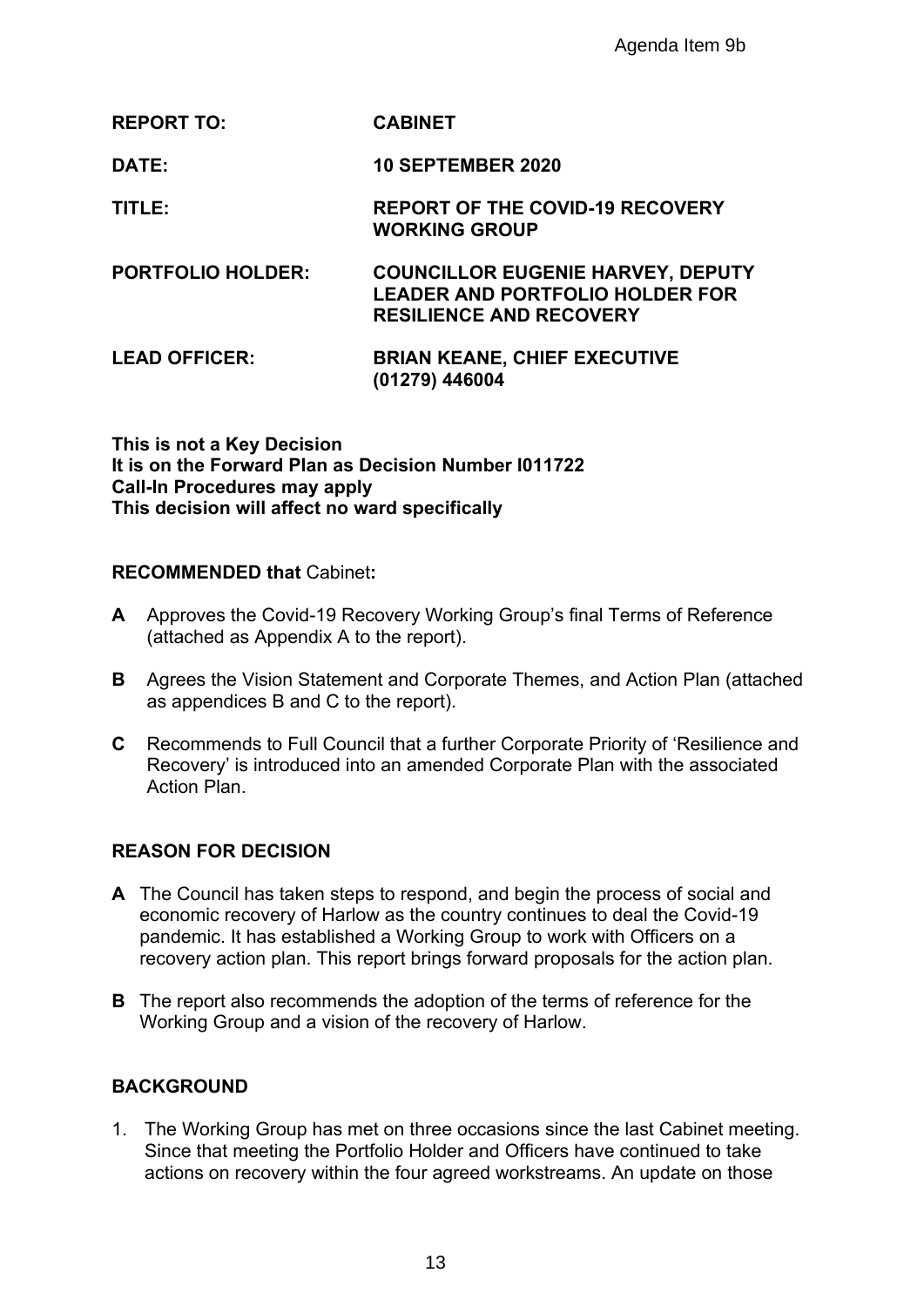actions was provided at the Working Group meeting on 5 August and is included as Appendix D to this report. This details the focus of the groups and a number of immediate measures that workstreams have implemented.

# **ISSUES/PROPOSALS**

# **Terms of Reference**

- 2. At its second meeting on 5 August, the Working Group considered and approved its terms of reference (attached as Appendix A to the report). They set out the overview of the ongoing recovery action plan and the proposed focus of:
	- a) Developing greater community resilience;
	- b) Educating the public about health risks and working to mitigate future outbreaks; and
	- c) Advancing the post-COVID local economy.

# **Vision Statement**

- 3. The Working Group, at its meeting on 25 August, agreed the Vision Statement and Corporate Themes (attached as Appendix B to the report) which are brought to this meeting for approval. The proposed Vision is as follows:
	- a) "To harness the positive aspects of the community response to the Covid-19 crisis and address the negative outcomes such that the Harlow that emerges - its residents, businesses and voluntary groups – is stronger, more resilient and poised to take full strategic advantage of the opportunities for growth and renewal."
- 4. The Vision Statement is supported by the themes for recovery "promoting within everything that it does for the recovery of the town, the strategic priorities of its Corporate Plan". This includes a new Strategic Priority: Recovery and Resilience which will require Full Council approval supported by the proposed Action Plan. The themes also include objectives for each of the workstreams which inform the actions within the Action Plan. Further work will be done to develop community communication messaging from the vision document.

# **Action Plan**

5. The Working Group has also considered an Action Plan (attached as Appendix C to the report) to support the achievement of recovery. The Action Plan is split into actions for each of the four workstreams. This document will form the starting point for work through the workstreams, but will be a dynamic plan, kept under review by the Working Group, which will need to develop longer term sustainable actions informed by ongoing work..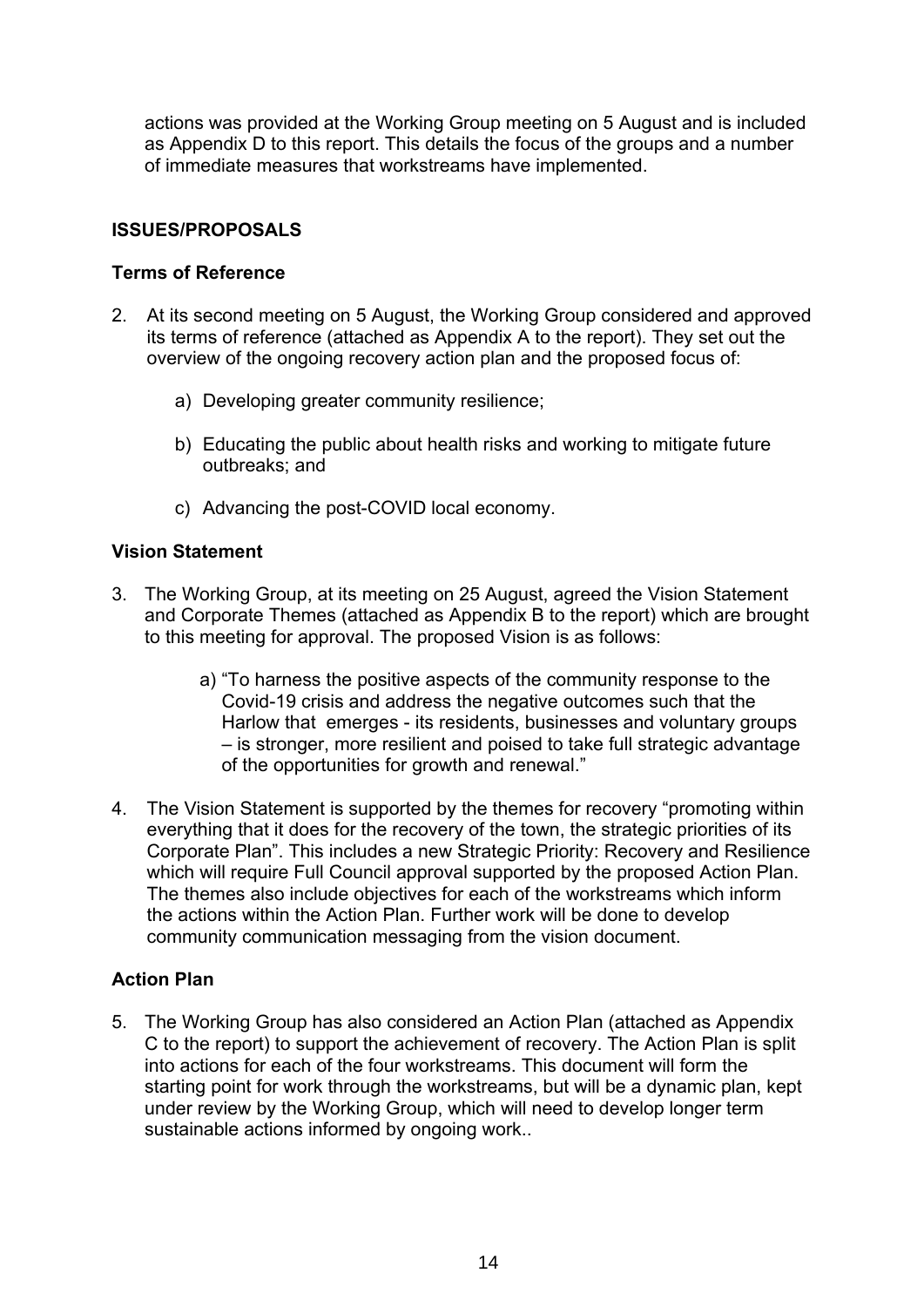- 6. All four documents form a central part of the Council's strategic framework in leading Harlow's recovery from the Covid-19 pandemic
- 7. It is recommended that the final terms of reference, Vision Statement and Corporate Themes and draft Action Plan are approved. A suggested amendment to the Corporate Plan is recommended to Full Council for approval. The actions attributed to that additional priority will be those contained within the recovery plan.

# **IMPLICATIONS**

**Environment and Planning (Includes Sustainability)** As set out in the reports to the working group **Author: Andrew Bramidge, Head of Environment and Planning**

**Finance (Includes ICT, and Property and Facilities)** As set out in the reports to the working group **Author: Simon Freeman, Head of Finance and Property and Deputy to the Chief Executive**

**Housing** As set out in the reports to the working group **Author: Andrew Murray, Head of Housing**

**Community Wellbeing (Includes Equalities and Social Inclusion)** As set out in the reports to the working group **Author: Jane Greer, Head of Community Wellbeing**

# **Governance (Includes HR)**

As set out in the reports to the working group, change to the Corporate Plan fall within the Policy Framework and are a matter for the Council to approve. **Author: Simon Hill, Head of Governance**

# **Background Papers**

Those included within reports to the Working Group <http://moderngov.harlow.gov.uk/mgCommitteeDetails.aspx?ID=299>

# **Appendices**

Appendix A – Terms of Reference for the Working Group

Appendix B – Vision and Themes for recovery

Appendix C – Current Action Plan for recovery

Appendix D – Update Circulated by the Chair of the Working Group on 23 July 2020 on Workstream Activities and Immediate Actions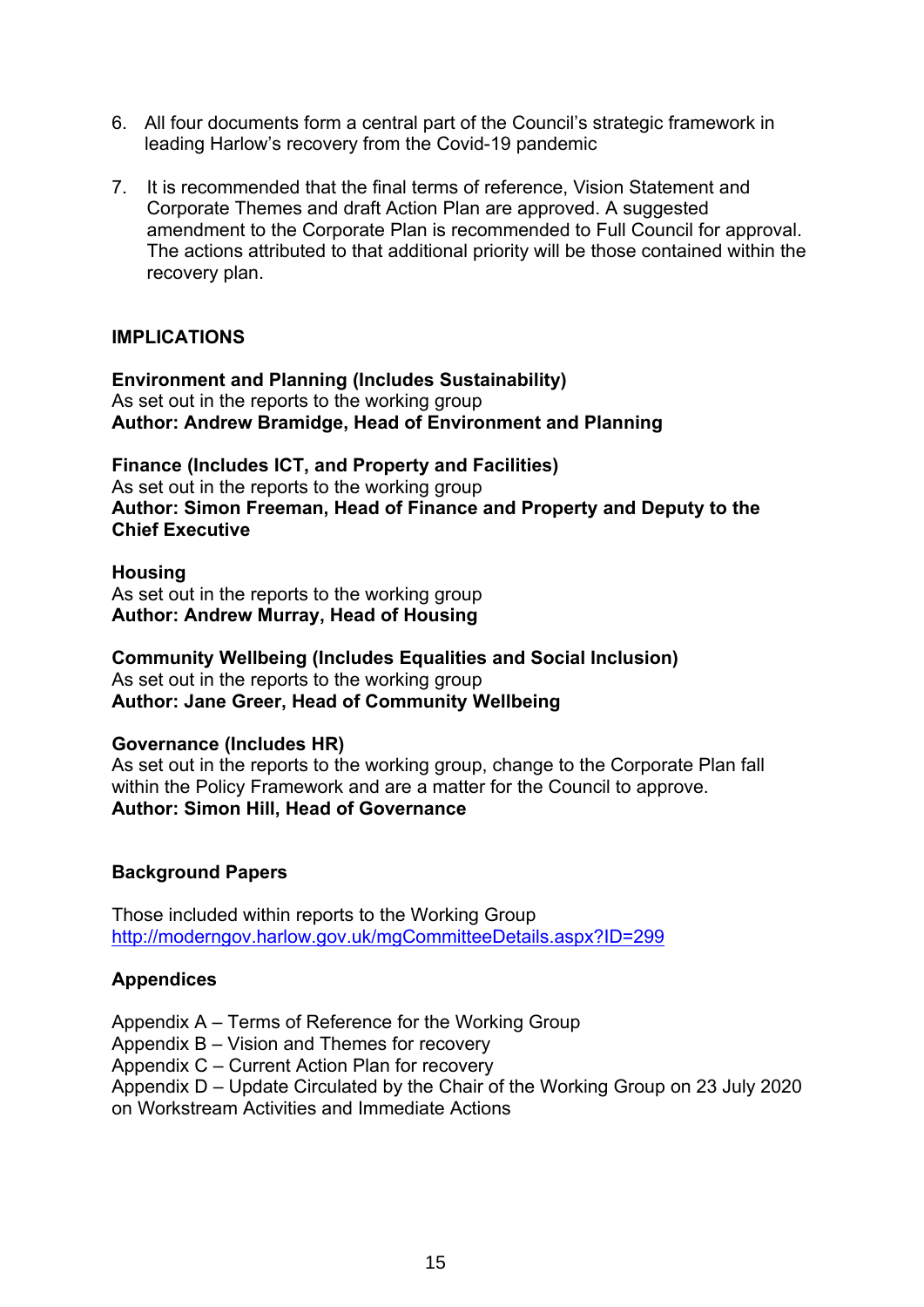### **Covid-19 Recovery Working Group**

### **Terms of Reference**

- (i) To advise the Portfolio Holder on the proposals contained within the developing pandemic action plan including short, medium and long term objectives and measures taking into account the changing landscape.
- (ii) To provide a forum for consultation on measures and strategy within the pandemic action plan
- (iii) To advise and comment on work with regional health officials to prepare for and mitigate any further outbreak or second wave of infection in Harlow;
- (iv) To identify Council-related impacts that may require additional resources or service delivery methods; and
- (v) To provide a focus for:

### *Developing greater community resilience*

- community action, cohesion, and greater resilience.
- supporting the recovery of BAME communities, clinically extremely vulnerable and other marginalised groups
- engagement with the voluntary sector and faith-based communities

### *Educating the public about health risks and working to mitigate future outbreaks*

- preparation and planning to ensure, with other public sector agencies, that in the face of future outbreaks or emergencies, all residents are given the best possible health protection and outcomes, particularly those at risk of health inequalities.
- community education on the on-going public health risk and to mitigate future outbreaks

### *Advancing the post-COVID local economy*

- proposals for new ways of working
- business engagement
- innovative ways of growing the local economy

(vi) To harness data and monitor recovery performance to ensure that services delivered post COVID, meet the changing needs of residents and businesses.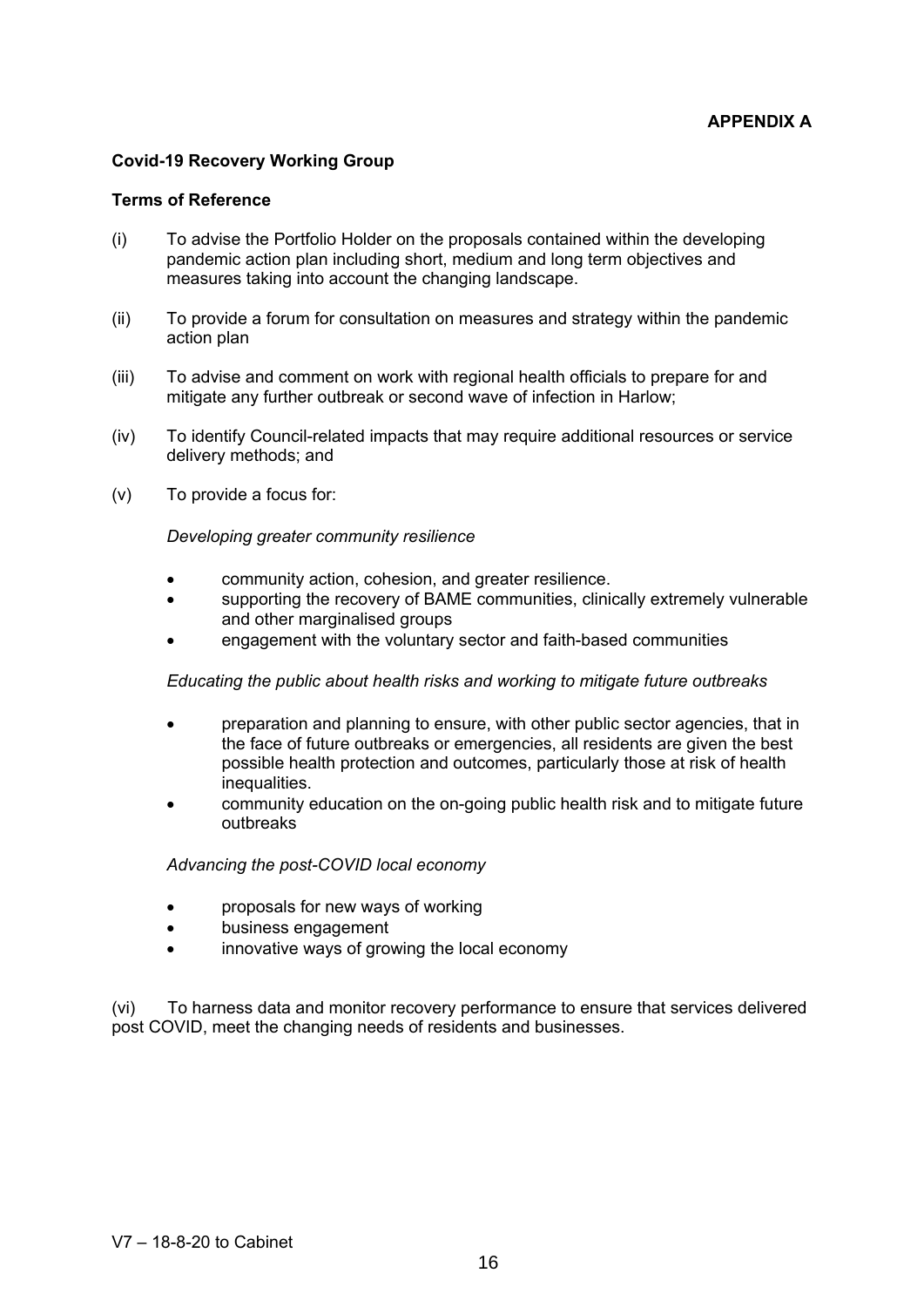### **Vision for the Recovery of Harlow**

*"To harness the positive aspects of the community response to the Covid-19 crisis and address the negative outcomes such that the Harlow that emerges - its residents, businesses and voluntary groups – is stronger, more resilient and poised to take full strategic advantage of the opportunities for growth and renewal."*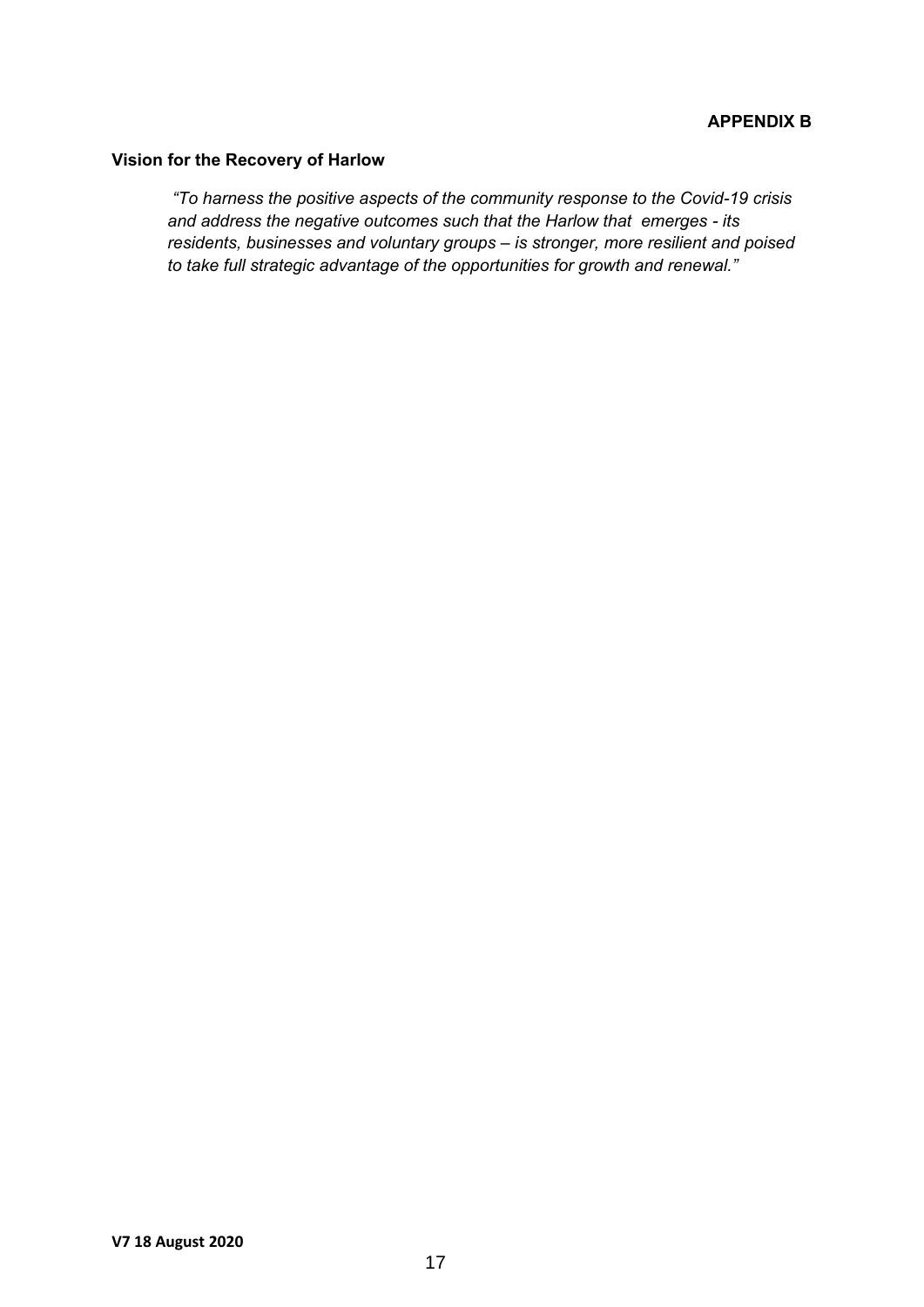## **We will achieve this by:**

## **Corporate Themes**

Promoting within everything that it does for the recovery of the town, the strategic priorities of its Corporate Plan:

- $\triangleright$  Recovery and Resilience (NEW subject to Council approval)
- $\triangleright$  More and Better Housing
- $\triangleright$  Regeneration and a Thriving Economy
- Wellbeing and Social Inclusion
- **▶ A Clean and Green Environment**
- $\triangleright$  Successful Children and Young People

Acknowledging the role that the Working Group will have in promoting a plan for recovery.

Managing and recording Harlow Council's recovery response to the COVID-19 pandemic to meet its priorities as a community leader, and fulfil the requirements as a local authority under the Civil Contingencies Act 2004 to "take the lead in facilitating the rehabilitation of the community and the restoration of the environment."

Seeking to remove the barriers that keep people beyond the reach of employment, services, jobs and other socio-economic recovery measures and opportunities.

Maximising the opportunities for innovative ways of future working across the Council and with partners, its own LATCO and other stakeholders (such as the voluntary sector) to the benefit of the local community and business sector.

Preparation and planning to ensure, with other public sector agencies, that in the face of future outbreaks or emergencies, all residents are given the best possible health protection and outcomes, particularly those at risk of health inequalities.

Securing the best possible regeneration and infrastructure improvement outcomes for the town across the wider HGGT area in the context that they promote residents' health and wellbeing and economic recovery.

Harnessing data and monitoring performance to ensure that services delivered post COVID-19, meet the changing needs of residents and businesses**.**

Ensuring the community is kept informed about Council's and other related bodies' actions to keep them safe and prioritise their well-being as we adjust to a new and uncertain reality and seek to build individual and collective resilience.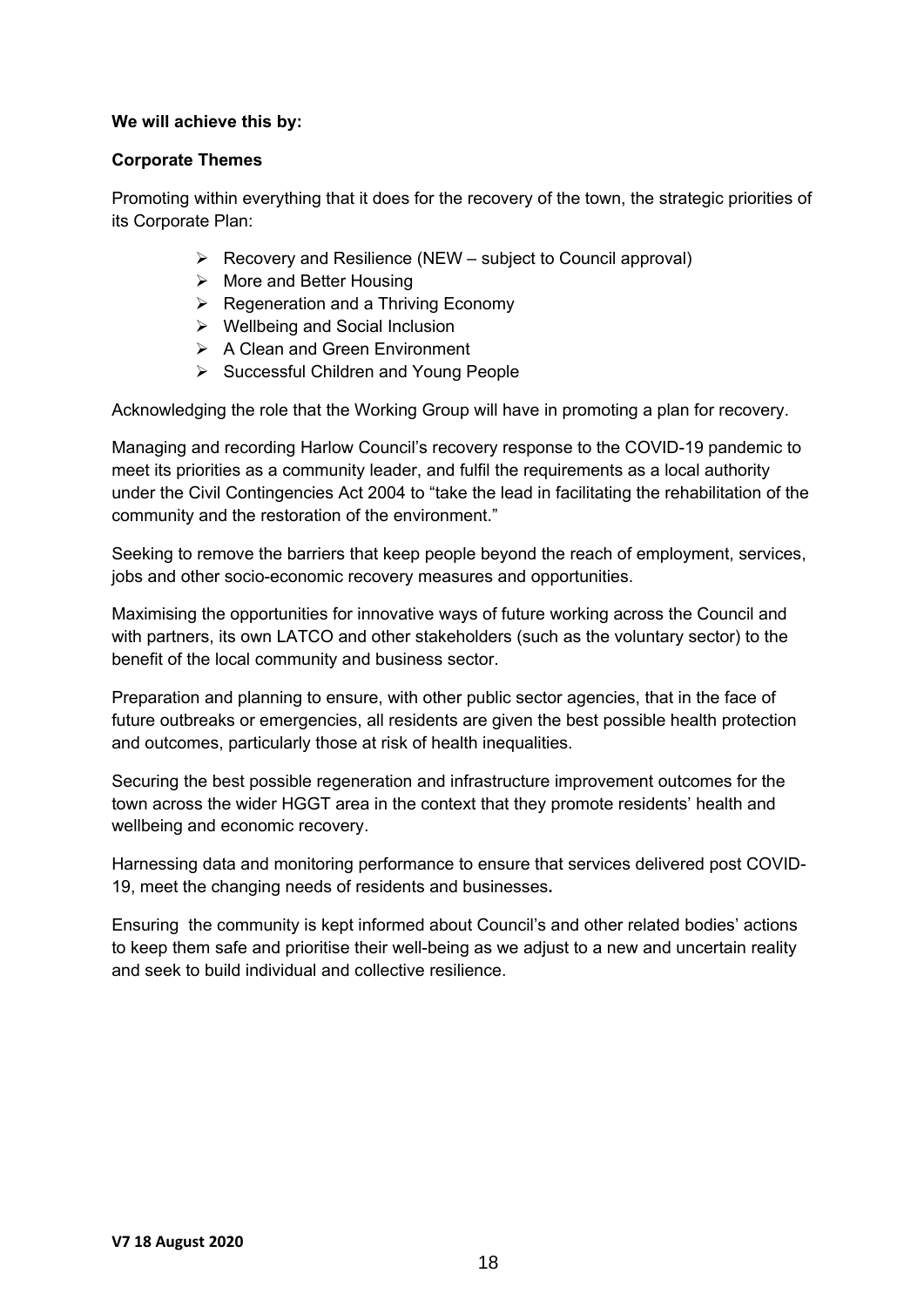### **Workstream Themes**

### **Community Impact:**

- 1. To ensure the physical, mental, and socio-economic wellbeing of all residents of Harlow is recovered to pre-pandemic levels or above through analysis of the impact of COVID-19 on the community by undertaking data analysis; initiating meaningful dialogue with community, voluntary sector, faith and cultural organisations and utilising feedback from the Council's frontline services.
- 2. To maintain a robust and thriving community and voluntary sector by maximising promotion and take-up of Government initiatives to support the sector and community; facilitating meaningful engagement and partnership working and supporting the development of new initiatives to meet needs identified through COVID-19 community impact assessment

### **Business & Economy Workstream,**

- 1. Increase the opportunities for advice, information, incentives and financial support to Harlow businesses, equipping them with the tools to prosper through the recovery phase.
- 2. Create and deliver a programme of active promotion of the Harlow economy to maximise opportunities for local businesses, to encourage business-to-business and local supply chain activity and to maximise the impact of the "Harlow pound"
- 3. Ensure young people in Harlow have access to information, advice, and opportunities for work and/or training to prevent a large cohort of young people emerging in Harlow without meaningful activity.
- 4. Securing partnerships with bodies and educational institutions to create a joined-up plan to promote the need for local employment opportunities, particularly for young people aged 18-24.
- 5. To actively look for examples of new ways of working and new business opportunities and to innovate them in Harlow.

### **Council Internal Services Workstream**

- 1. To plan for the new 'normal' and any changes and/or challenges this may present to the Council's operating model and structures.
- 2. To ensure the continuation and where necessary the restoration of service provision to Harlow residents and businesses.
- 3. To work with all government guidance to ensure that strategic objectives are compliant and Covid safe.
- 4. Harnessing data and monitoring performance to ensure that services delivered post COVID-19, meet the changing needs of residents and businesses**.**

### **HTS Group Workstream**

- 1. To improve business resilience and efficiency by a review of HTS business plans, priorities and business continuity; enhanced communication plans aligned to Council communication plans and a robust gap analysis and performance reporting.
- 2. To reassess HTS community impact by its social value programme and reporting.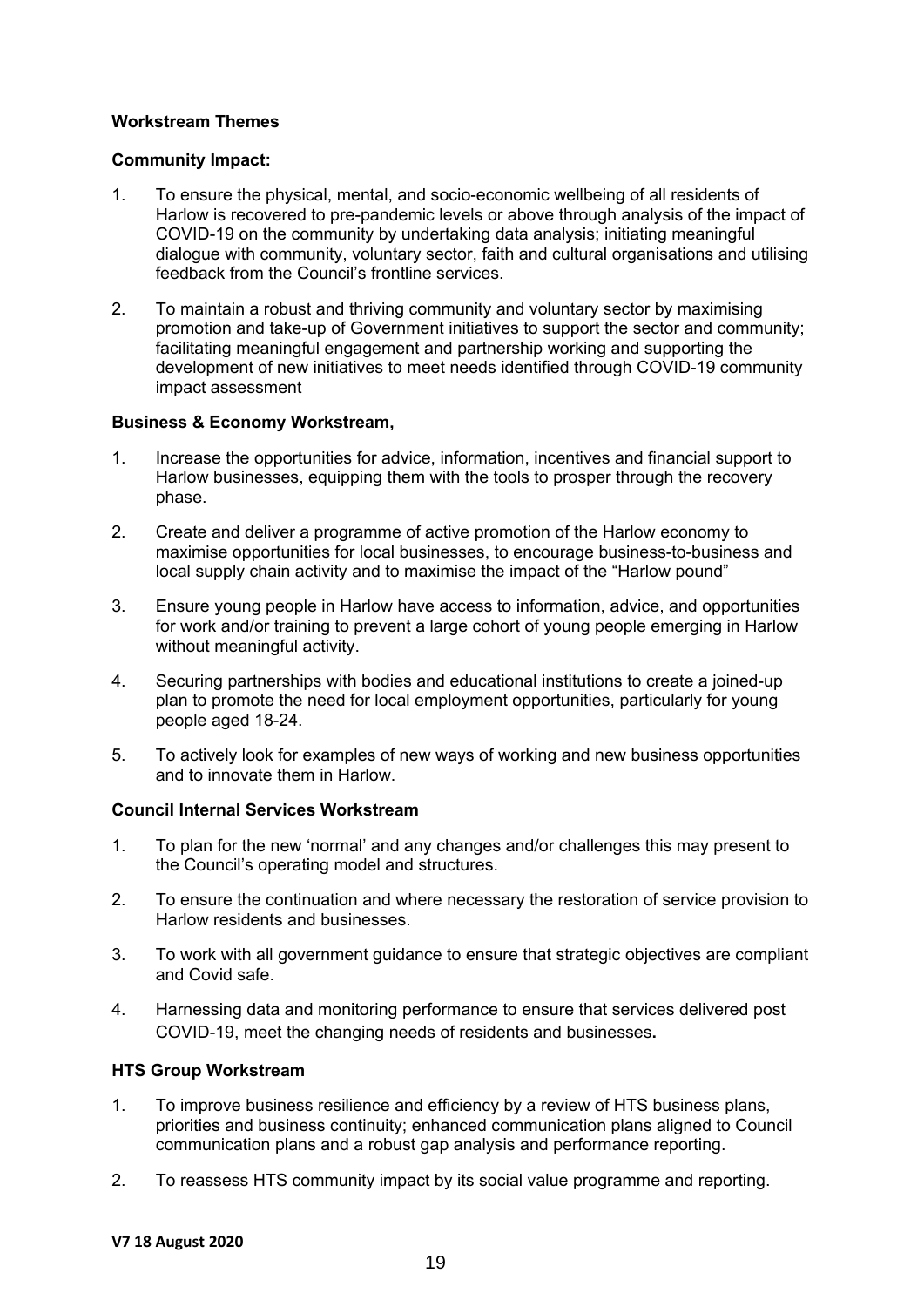- 3. To monitor HTS environmental impact through its landscape programmes and policies reviews.
- 4. To create opportunities through the HTS Group business and commercial growth plans, particularly in the area of apprenticeships, training and employment for young people.
- 5. To show leadership within the local business community with regards to creating local opportunities for local people.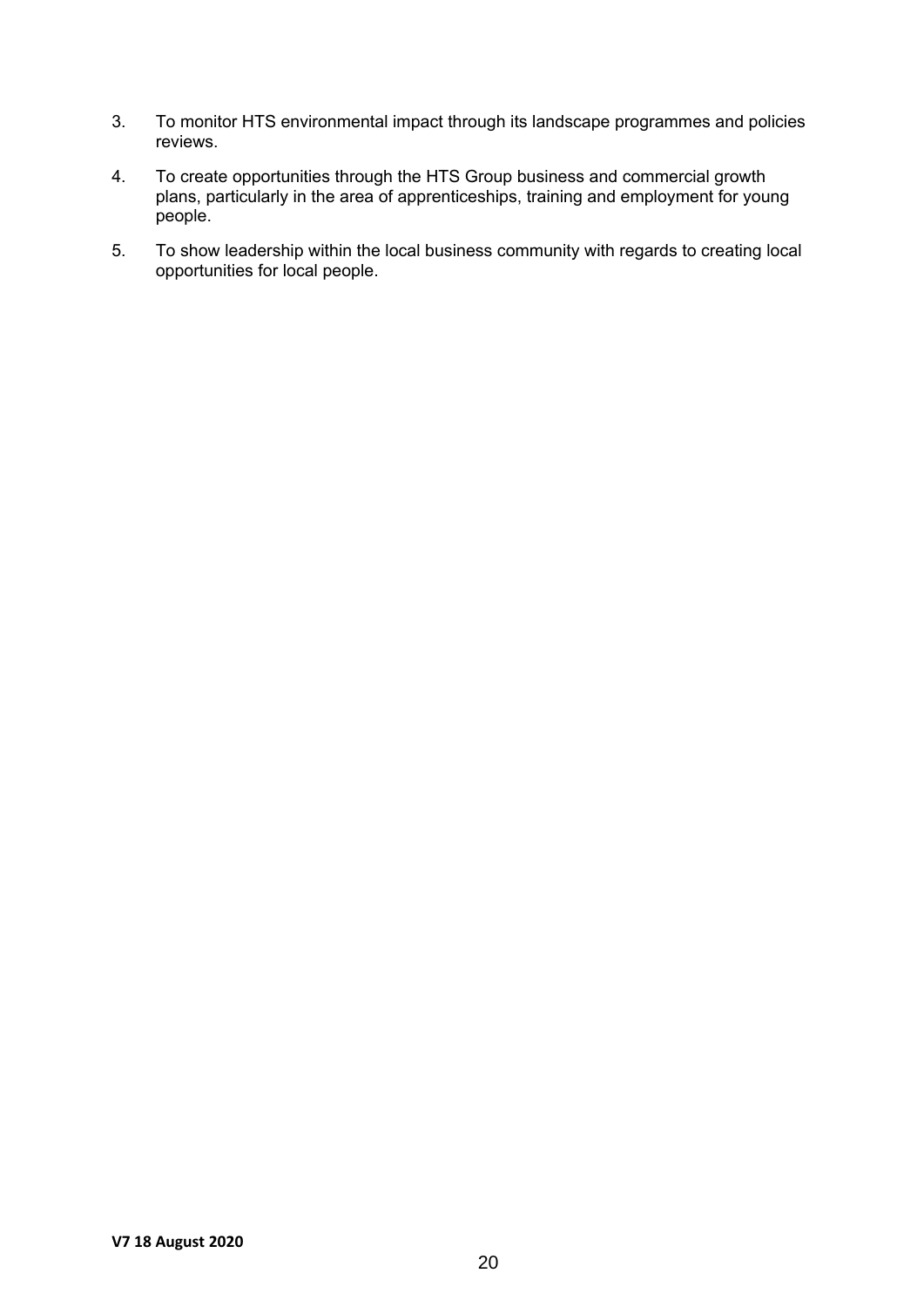# **Likely Target Timescales** em to Sep-20 Oct-20

| Number:          | <b>Area of Focus</b>                                                                                                                                                                                                                                                                                                                                                                                                                       | <b>Identified Programmes / Projects /</b><br><b>Schemes</b>                                                                                                                                                                                             | What Can be Delivered? Or<br>desired end state?                                                                                                                                     | <b>Comments: Resources required or</b><br>constraining factors e.g. Influence<br>only, requires work by other<br>authorities              |
|------------------|--------------------------------------------------------------------------------------------------------------------------------------------------------------------------------------------------------------------------------------------------------------------------------------------------------------------------------------------------------------------------------------------------------------------------------------------|---------------------------------------------------------------------------------------------------------------------------------------------------------------------------------------------------------------------------------------------------------|-------------------------------------------------------------------------------------------------------------------------------------------------------------------------------------|-------------------------------------------------------------------------------------------------------------------------------------------|
| COM1             | To ensure the physical,<br>mental and socio-economic<br>wellbeing of all residents of<br>Harlow is recovered to pre-<br>pandemic levels or above<br>through analysis of the<br>impact of Covid-19 on the<br>community by undertaking<br>data analysis; initiating<br>meaningful dialogue with<br>community. voluntary sector,<br>faith and cultural<br>orgainisations and utilising<br>feedback from the Council's<br>front line services. | Identify data that can be collated from<br>Harlow Council front line services, social as many sectors of the<br>media, website, Policy and<br>Performance Team and and Essex<br>County Councils analytics team, and<br>the Clinical Commissioning Group | Up to date information from<br>community and government<br>and other data sources that<br>are available for analysis and<br>luse to ensure we understand<br>the impact of Covid 19. | Officer time . Essex County Council<br>input requied. Potentially new sysem t<br>capture all of this information.                         |
| COM <sub>2</sub> |                                                                                                                                                                                                                                                                                                                                                                                                                                            | Reinstate full tenancy support and<br>supported housing services with the re-<br>opening of communal areas within<br>sheltered housing schemes enabling<br>reduction of social isolation and<br>inappropriate hospital admission                        | Reduced social isolation.<br>Less hospital admissions,<br>less call on support from<br>Adult Social Care.                                                                           | Government guidance<br>Staff time.<br>Additional cost of increased cleaning<br>regime                                                     |
| COM <sub>3</sub> |                                                                                                                                                                                                                                                                                                                                                                                                                                            | Work with partners to support transition<br>of placements under covid 19 from<br>temporary accomodation to more<br>settled accomodation                                                                                                                 | Succesful rehousing of covid<br>19 homeless clients into more<br>settled accommodation to<br>prevent rough sleeping                                                                 | Availablity of suitable and affordable<br>accommodation may be a constraint.<br>Grant funding. On the engagement of<br>client for support |

| <b>Appendix C</b>            |                           |                                             |
|------------------------------|---------------------------|---------------------------------------------|
| Workstream: Community Impact | Lead Officers: Jane Greer | <b>Deputy Lead Officer: Andrew Bramidge</b> |

2. To maintain a robust and thriving community and voluntary sector by maximising promotion and take-up of Government initiatives to support the sector and community; facilitating meaningful engagement and partnership working and supporting the development of new initiatives to meet needs identified through COVID-19 community impact assessment

Nov-20

**Objectives / Areas of Work: 1.** To ensure the physical, mental, and socio-economic wellbeing of all residents of Harlow is recovered to pre-pandemic levels or above through analysis of the Impact of COVID-19 on the community by undertaking data analysis; initiating meaningful dialogue with community, voluntary sector,faith and cultural organisations and utilising feedback from the Council's frontline services.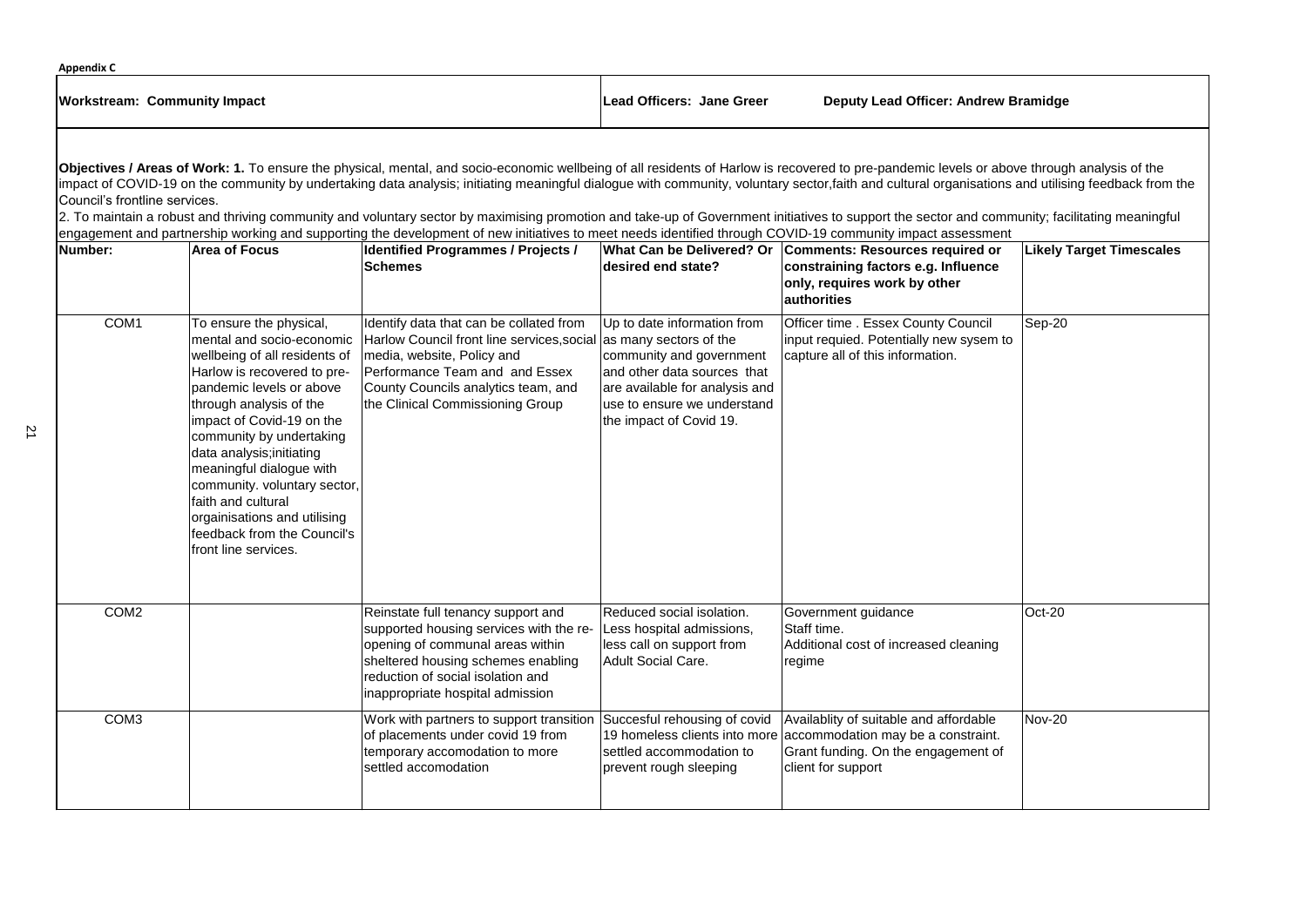| COM4             | Develop innovative solutions to help<br>people to access Harlow's culture and<br>heritage sectors virtually.<br>Idenitfy cultural venues, services and<br>other leisure activities that have been<br>adversly affected by loss of income<br>from Covid 19                                          | Culture and Arts summer<br>school to assist children who<br>have missed learning<br>closed.<br>Undertake audience survey to<br>identify peoples concerns re<br>Covid 19 and attending<br><b>levents</b><br>Look at digital and vitual<br>solutions to enable access to<br>relevant services, i.e. virtual<br>access by residents, schools<br>and other groups etc. | <b>Funding from Carnival budget 2020</b><br>diverted to summer school activites<br>staff time<br>opprtunities whilst schools are Additional funding for potential solutions<br>may be required                                                                              | Mar-21                 |
|------------------|----------------------------------------------------------------------------------------------------------------------------------------------------------------------------------------------------------------------------------------------------------------------------------------------------|--------------------------------------------------------------------------------------------------------------------------------------------------------------------------------------------------------------------------------------------------------------------------------------------------------------------------------------------------------------------|-----------------------------------------------------------------------------------------------------------------------------------------------------------------------------------------------------------------------------------------------------------------------------|------------------------|
| COM <sub>5</sub> | Provide School readiness activities on<br>line to help ensure children starting<br>school in September 2020 have the<br>skills to be ready to learn and achieve.                                                                                                                                   | Online activities delivered to<br>young people and their carers                                                                                                                                                                                                                                                                                                    | Staff time.                                                                                                                                                                                                                                                                 | Aug-20                 |
| COM <sub>6</sub> | Promote debt management and<br>financial advice services and keep<br>and guidance.                                                                                                                                                                                                                 | processes.<br>relevant benefits.<br>Assist residents to access<br>financial support services and<br>local initiatives                                                                                                                                                                                                                                              | Review Council Debt recovery Partnership working. Assess whether<br>Harlow Council, government agencies<br>under review and government initiatives Maximise residents' access to and the community and voluntary sector<br>have the capability and resources to<br>respond. | Sep-20                 |
| COM7             | Promote Better Health campaign and   Better and improved physical staff time<br>Mental Health and Wellbeing advice.<br>Support public health campaigns to<br>minimise covid 19 health impacts,<br>ensuring the needs of volunteers are<br>considered as well as other sections of<br>the community | and mental health, therefore<br>e better prepared to deal with<br>Covid 19 if affected current or<br>In the future, for residents and<br><u>Ivolunteers</u>                                                                                                                                                                                                        | campaign costs.                                                                                                                                                                                                                                                             | October 20 and ongoing |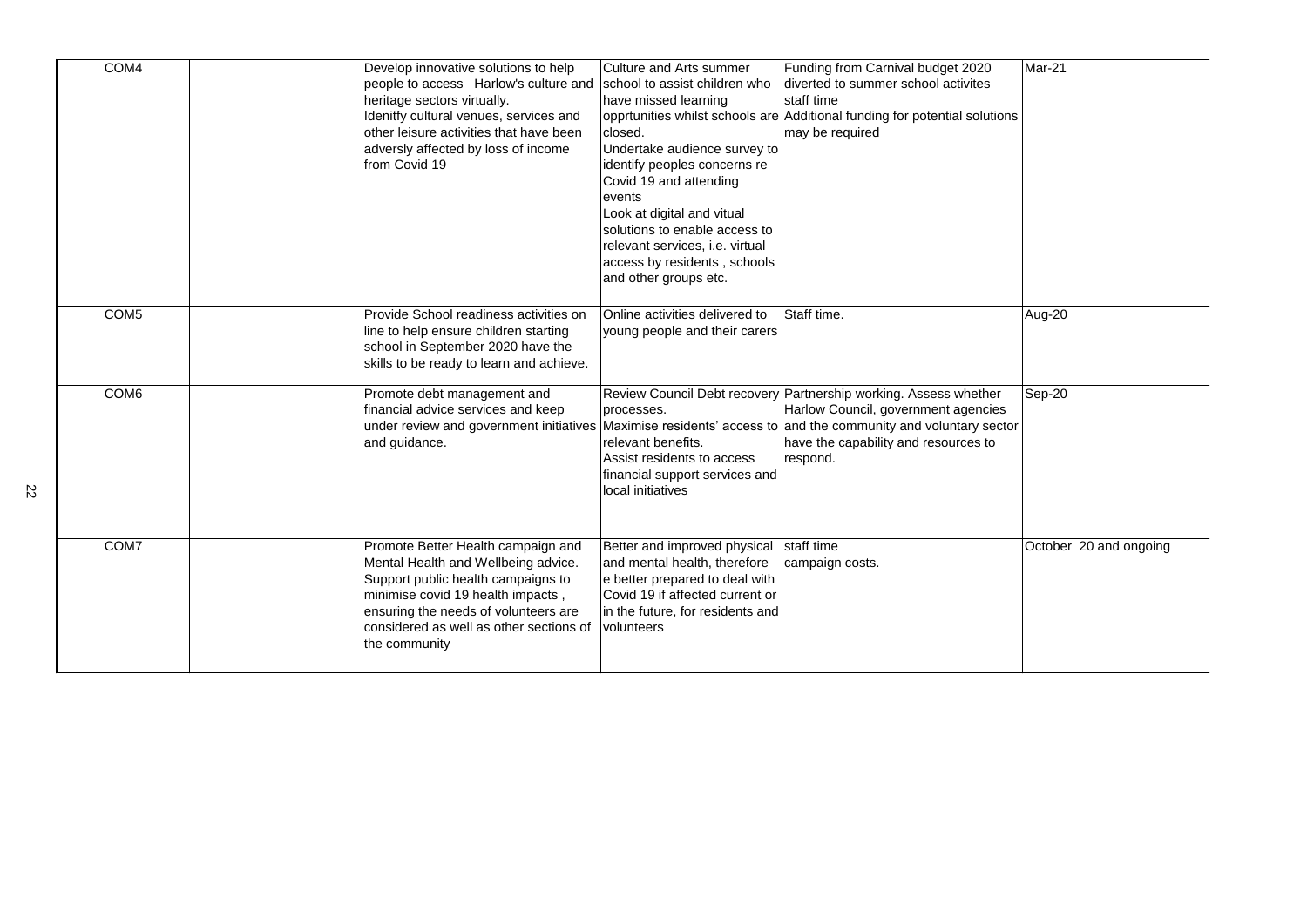| COM8              | Maintain a robust and<br>thriving community and<br>voluntary sector by<br>maximising promotion and<br>take up of Governmentr<br>initiatives to support the<br>sector and community;<br>facilitating meaningful<br>engagment and partnership<br>working and supporting the<br>development of new<br>initriatives to meet needs<br>identified through Covid 19<br>community impact<br>assessment. | Work with the CVS and other partners<br>to identify specific third sector recovery<br>support needs and priorities to establish Undertanding of how harlow<br>a multi agenct forum to adress local<br>needs through community impact<br>assessment | Survey of third sector support Staff time<br>needs undertaken,<br>communities have been<br>disportionally affected (<br>possible survey and well as<br>focus groups)                                                                                                                    |                                                                                                                         | Aug-20                  |
|-------------------|-------------------------------------------------------------------------------------------------------------------------------------------------------------------------------------------------------------------------------------------------------------------------------------------------------------------------------------------------------------------------------------------------|----------------------------------------------------------------------------------------------------------------------------------------------------------------------------------------------------------------------------------------------------|-----------------------------------------------------------------------------------------------------------------------------------------------------------------------------------------------------------------------------------------------------------------------------------------|-------------------------------------------------------------------------------------------------------------------------|-------------------------|
| COM <sub>9</sub>  |                                                                                                                                                                                                                                                                                                                                                                                                 | Undertake a community impact<br>assessement to assess any<br>disproprionate affects of covid 19 on<br>disadvantaged groups and<br>communities, for example BAME and<br>disabled people.                                                            | Support local community,<br>faith and voluntary groups to<br>identify and maintain support<br>for the most vulnerable<br>people impacted by Covid 19.<br>Work with mental health<br>organisations to provide<br>targeted support to BAME<br>and disabled people impacted<br>by Covid 19 | Partnership working with other<br>agencies, voluntary and charty sector.<br>Some finiacial resource may be<br>required. | October 20 and ongoing  |
| COM <sub>10</sub> |                                                                                                                                                                                                                                                                                                                                                                                                 | Support the work of charitable and<br>other organisations to tackle the impact domestic abuse in Harlow<br>of Domestic Abuse that has been<br>heightened during the lockdown period                                                                | To identify the level to<br>and any increases due to<br>Covid 19, and work with<br>parners to address any<br>shortfalls in service provision<br>or supprt for victims                                                                                                                   | Staff time<br>willingness of agencies to work together<br>Potential financial support required                          | Mar-21                  |
| COM11             |                                                                                                                                                                                                                                                                                                                                                                                                 | Work with Mental Health organisations<br>to provide targeted support to BAME<br>and disabled young people impacted<br>by Covid 19.                                                                                                                 | Identification of sections of<br>the community that have<br>been adversly affected by the leaflets etc<br>effects of Covid 19.                                                                                                                                                          | <b>Staff time</b><br>Possible communications costs, i.e.                                                                | Mar-21                  |
| COM <sub>12</sub> |                                                                                                                                                                                                                                                                                                                                                                                                 | Engage with local organisations that<br>have existing links to BAME<br>communities and local disability groups<br>to ensure the Council's approach to<br>community recovery takes into account<br>the diversity of the town.                       | Set up a regular community<br>forum to enable regular<br>engagement and feedback<br>from BAME communities and<br>local disability groups<br><b>Five point Government</b><br>guidance to BAME<br>communities followed.                                                                   | Zoom facility. Ensure suitable access<br>arrangmenst for community groups, i.e.<br>access to IT.                        | 03/09/2020 then ongoing |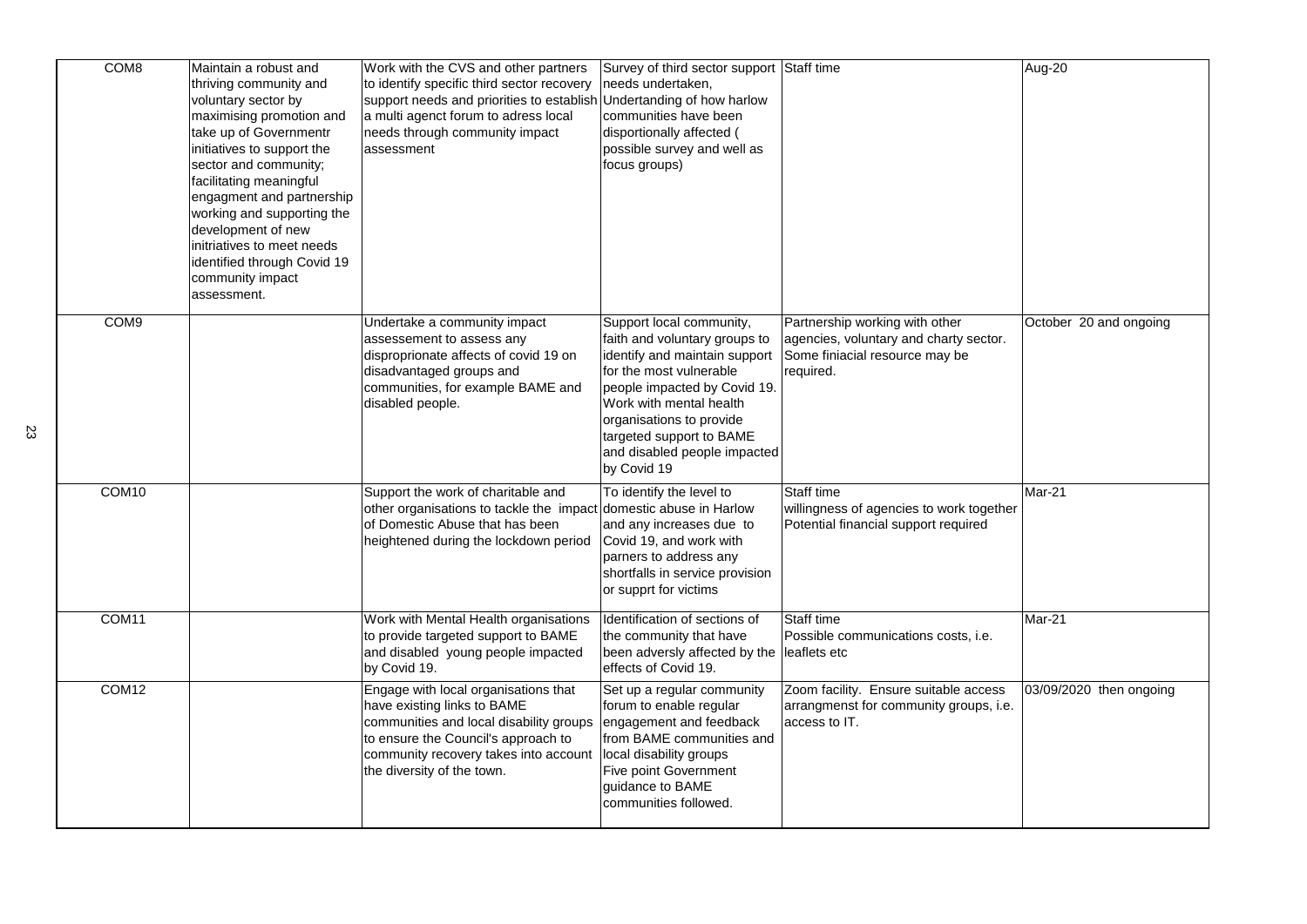| <b>Workstream: Business &amp; Economy</b> |                                           | Lead Officer: Andrew Bramidge                                                                                                                                                                                                                                                                                                                                                                                                                                                                                                                                                                                                                                                                                                                                                                                                                                                                                                                                                                                   |                                                                     | <b>Deputy Lead Officer: Jane Greer</b>                                                                                       |                                 |
|-------------------------------------------|-------------------------------------------|-----------------------------------------------------------------------------------------------------------------------------------------------------------------------------------------------------------------------------------------------------------------------------------------------------------------------------------------------------------------------------------------------------------------------------------------------------------------------------------------------------------------------------------------------------------------------------------------------------------------------------------------------------------------------------------------------------------------------------------------------------------------------------------------------------------------------------------------------------------------------------------------------------------------------------------------------------------------------------------------------------------------|---------------------------------------------------------------------|------------------------------------------------------------------------------------------------------------------------------|---------------------------------|
|                                           |                                           | Objectives / Areas of Work: 1. Collating data to identify the impact of Covid-19 on the local economy and establishing a baseline to enable us to monitor progress throughout the recovery phase.<br>2. Increase the opportunities for advice, information and financial support to local businesses, working with local business support agencies.<br>3. Development of a programme to actively promote Harlow businesses to maximise the potential of the 'Harlow Pound'.<br>4. Creation of a local partnership to maximise the take up of apprenticeship and job placement programmes with the Council playing a leadership role.<br>5. Ensure young people in Harlow have access to information, advice and opportunities for work and/or training.<br>6. Identify ways in which existing Council service delivery can be utilised to support Covid recovery measures in the local economy.<br>7. Supporting communications to local businesses to assist in the prevention of a second wave of infections. |                                                                     |                                                                                                                              |                                 |
| Number:                                   | <b>Area of Focus</b>                      | <b>Identified Programmes / Projects /</b><br><b>Schemes</b>                                                                                                                                                                                                                                                                                                                                                                                                                                                                                                                                                                                                                                                                                                                                                                                                                                                                                                                                                     | <b>What Can be Delivered? Or</b><br>desired end state?              | <b>Comments: Resources required or</b><br>constraining factors e.g. Influence<br>only, requires work by other<br>authorities | <b>Likely Target Timescales</b> |
| BE <sub>1</sub>                           | Prevention of second wave<br>of infection | Prepare protocols (and implement<br>when needed) for communicating<br>actions on increasing infections                                                                                                                                                                                                                                                                                                                                                                                                                                                                                                                                                                                                                                                                                                                                                                                                                                                                                                          | required resulting in<br>behaviour change                           | Communications issued when Environmental Health, Comms, Essex<br>Resilience Forum                                            | Ongoing                         |
| BE <sub>2</sub>                           | Collation of data                         | Identify what data can be collated within List of data available for<br>the Council's Policy and Performance<br>team                                                                                                                                                                                                                                                                                                                                                                                                                                                                                                                                                                                                                                                                                                                                                                                                                                                                                            | monthly collation                                                   | Input from Policy & Performance                                                                                              | End of August                   |
|                                           |                                           | Identify what data can be supplied by<br><b>Essex County Council</b>                                                                                                                                                                                                                                                                                                                                                                                                                                                                                                                                                                                                                                                                                                                                                                                                                                                                                                                                            | List of data available for<br>monthly collation                     | Input from ECC                                                                                                               | End of August                   |
|                                           |                                           | Regular liaison with major employers in<br>Harlow to gather intelligence                                                                                                                                                                                                                                                                                                                                                                                                                                                                                                                                                                                                                                                                                                                                                                                                                                                                                                                                        | Regular views of local<br>business on the impact of<br><b>Covid</b> | Resourced through Regeneration team                                                                                          | September                       |
|                                           |                                           | Undertake regular business surveys                                                                                                                                                                                                                                                                                                                                                                                                                                                                                                                                                                                                                                                                                                                                                                                                                                                                                                                                                                              | Regular views of local<br>business on the impact of<br>Covid        | Identify if this can be done in-house or<br>needs external commission                                                        | <b>End of September</b>         |
|                                           |                                           |                                                                                                                                                                                                                                                                                                                                                                                                                                                                                                                                                                                                                                                                                                                                                                                                                                                                                                                                                                                                                 |                                                                     |                                                                                                                              |                                 |

| <b>Workstream: Business &amp; Economy</b> | Lead Officer: Andrew Bramidge | Deputy l |
|-------------------------------------------|-------------------------------|----------|
|                                           |                               |          |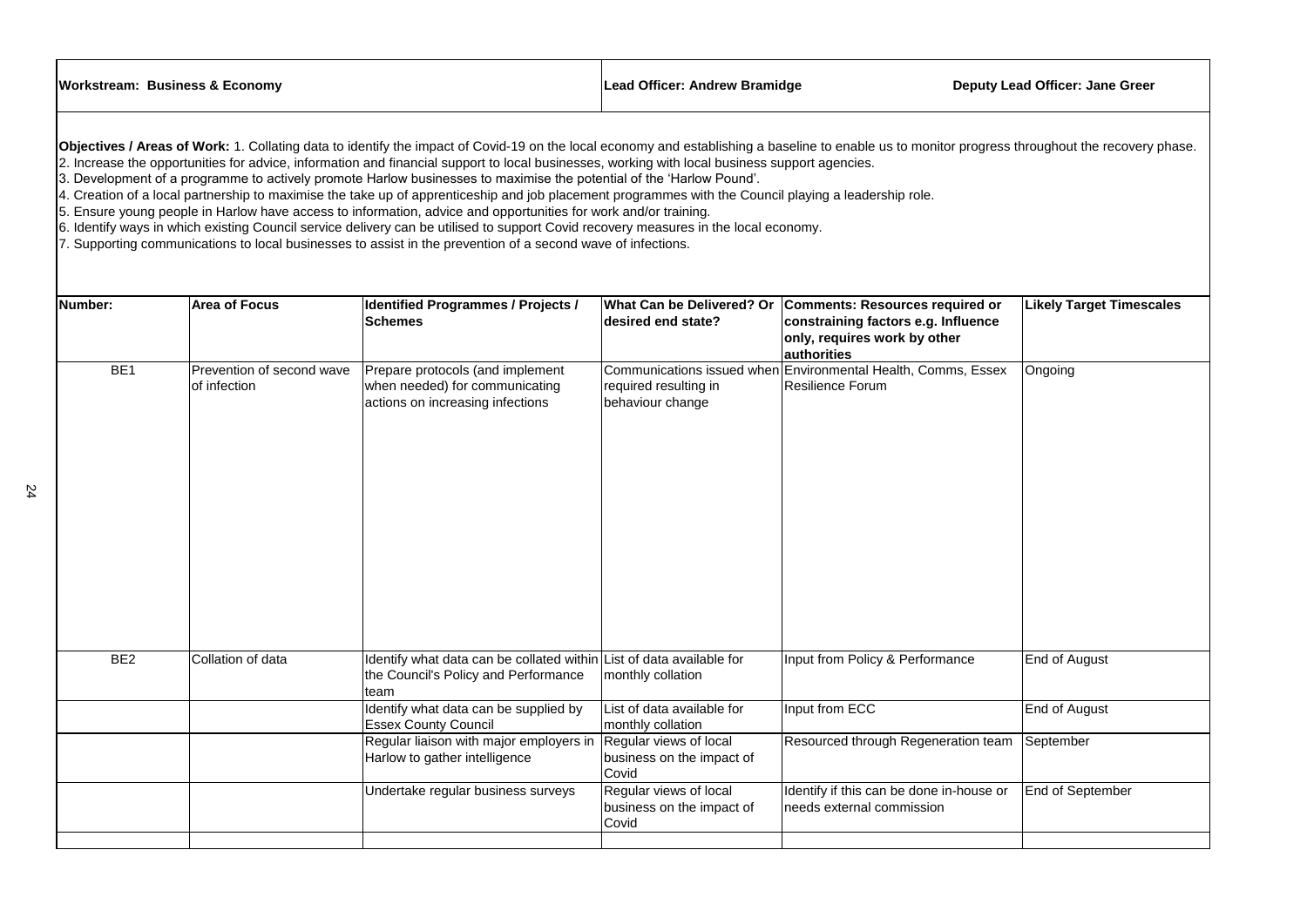| BE3             |                              | Business information, advice Maximise the provision of Government |                                                                             | Full utilisation of Government Delivery through Revs & Bens team  | August               |
|-----------------|------------------------------|-------------------------------------------------------------------|-----------------------------------------------------------------------------|-------------------------------------------------------------------|----------------------|
|                 | & support                    | grant support to Harlow businesses                                | <b>funds</b>                                                                |                                                                   |                      |
|                 |                              |                                                                   |                                                                             |                                                                   |                      |
|                 |                              | Develop social media platform to                                  | <b>Ensure two way connections</b>                                           | Regen and Comms teams to lead                                     | September - commence |
|                 |                              | connect with local businesses                                     | with local business                                                         |                                                                   |                      |
|                 |                              |                                                                   | community                                                                   |                                                                   |                      |
|                 |                              | Work with Harlow Chamber of                                       | Initial online workshop                                                     | Avalability of resources in Regen team                            | September            |
|                 |                              | Commerce to increase information to                               | followed by ongoing joint                                                   | and at Harlow Chamber. Involvement of                             |                      |
|                 |                              | <b>businesses</b>                                                 | <b>Council</b> -Chamber                                                     | NWES.                                                             |                      |
|                 |                              |                                                                   | <b>programme</b>                                                            |                                                                   |                      |
|                 |                              | Ensure all Council commercial tenants                             | Regular flow of information                                                 | Joint working between Property &                                  | Ongoing              |
|                 |                              | have full access to Covid information                             |                                                                             | <b>Facilities and Revs &amp; Bens</b>                             |                      |
|                 |                              |                                                                   |                                                                             |                                                                   |                      |
|                 |                              | Signpost Harlow businesses to NHS                                 |                                                                             | Referrals from Harlow into the Environmental Health & Regen teams | Ongoing              |
|                 |                              | 'Working Well' programme                                          | <b>Essex Covid Recovery</b>                                                 |                                                                   |                      |
|                 |                              |                                                                   | Iprogramme                                                                  |                                                                   |                      |
|                 |                              | Explore potential for utilising empty                             | Determine the feasibility and                                               | Work with Water Gardens and Harvey                                | September            |
|                 |                              | town centre retail unit to be used as a                           | potential location                                                          | Centre management                                                 |                      |
|                 |                              | temporary business advice centre                                  |                                                                             |                                                                   |                      |
|                 |                              |                                                                   |                                                                             |                                                                   |                      |
| BE4             | <b>Promotion of Harlow</b>   | Identify what more can be done to                                 | More local companies being                                                  | Need to ensure compliance with                                    | September            |
|                 | businesses                   | prioritise local businesses in the                                | given the opportunity to                                                    | procurement policy. May necessitate                               |                      |
|                 |                              | council's procurement                                             |                                                                             | compete for Council business Some changes to procurement practice |                      |
|                 |                              |                                                                   |                                                                             | across service areas.                                             |                      |
|                 |                              | Explore potential for local 'Meet the                             | More opportunities for local                                                | Can this be a physical event, or online                           | November             |
|                 |                              | Buyers' event, possibly in early 2021                             | businesses to trade with each goods and service matching?<br><b>l</b> other |                                                                   |                      |
|                 |                              | Utilise 'Discover Harlow' brand to                                | Marketing campaign                                                          | <b>Work with Innovation Corridor</b>                              | November             |
|                 |                              | deliver inward investment marketing                               | llaunched for Harlow with                                                   |                                                                   |                      |
|                 |                              | campaign for Harlow and promote local                             | enquiry handling service                                                    |                                                                   |                      |
|                 |                              | success stories                                                   |                                                                             |                                                                   |                      |
|                 |                              | Work with 'anchor' institutions to                                | More local small companies                                                  | Work with PHE, PAH, College and                                   | October              |
|                 |                              | support local supply chain, learning                              | supplying larger purchasers                                                 | larger businesses                                                 |                      |
|                 |                              | from PHE impact report                                            |                                                                             |                                                                   |                      |
|                 |                              | Harlow Council to promote use of town                             | Increasing footfall                                                         | Regeneration team and Comms team                                  | September            |
|                 |                              | centre and neighbourhood centres                                  |                                                                             |                                                                   |                      |
|                 |                              |                                                                   |                                                                             |                                                                   |                      |
|                 |                              | Develop business awards scheme                                    | Identification of local success                                             | Work with Harlow Chamber and Heart 4 November                     |                      |
|                 |                              |                                                                   | stories                                                                     | <b>Harlow</b>                                                     |                      |
|                 |                              | Implement new signage scheme to                                   | Increasing footfall                                                         | Regeneration and Property & Facilities                            | October              |
|                 |                              | improve awareness of neighbourhood                                |                                                                             | teams                                                             |                      |
|                 |                              | centres and local hatches                                         |                                                                             |                                                                   |                      |
|                 |                              |                                                                   |                                                                             |                                                                   |                      |
|                 |                              |                                                                   |                                                                             |                                                                   |                      |
| BE <sub>5</sub> | Create partnership to lead   | Identify opportunities within Harlow                              | Increase trainee positions in                                               | Budgetary constraints                                             | October              |
|                 | local employment initiatives | Council to utilise job placement                                  | Council and support local                                                   |                                                                   |                      |
|                 |                              | programme<br>Develop partnership of leading                       | workforce<br>Harlow Council working as                                      | Work through Growth Board;                                        | September            |
|                 |                              | organisations in Harlow to promote                                | community leader                                                            | involvement of DWP                                                |                      |
|                 |                              | employment initiatives                                            |                                                                             |                                                                   |                      |
|                 |                              |                                                                   |                                                                             |                                                                   |                      |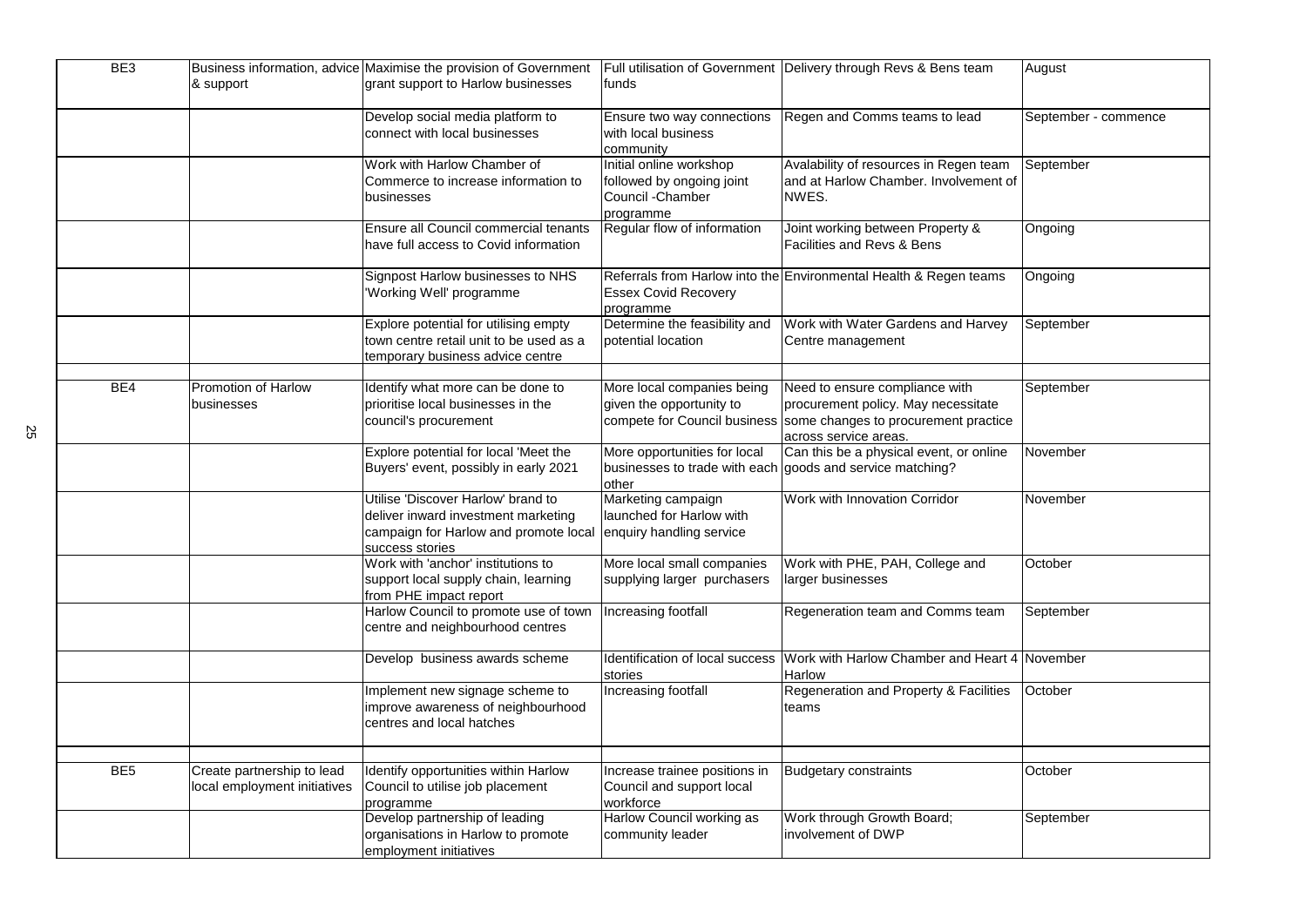|     |                          | Develop programme of improving digital Number of Harlow<br>skills for businesses to help them deal<br>with the 'new normal' | businesses signing up to a<br><i>cogramme</i>                                                    | Work with existing business support<br>providers, Harlow College, ARU etc. | <b>October</b> |
|-----|--------------------------|-----------------------------------------------------------------------------------------------------------------------------|--------------------------------------------------------------------------------------------------|----------------------------------------------------------------------------|----------------|
| BE6 | Support to young people  | Identify opportunities within Harlow<br>Council to increase apprenticeships                                                 | Increase trainee positions in<br>Council and support local<br>workforce                          | Budgetary constraints                                                      | <b>October</b> |
|     |                          | Ensure an adequate advice and<br>guidance programme is in place for al<br>young people in Harlow                            | Clear referral mechanism in<br>place and suppoort to enable existing providers<br>work-readiness | Work with Harlow College and other                                         | September      |
| BE6 | Council service delivery | Ensure a focus on Covid recovery for<br>local businesses is woven into<br>Corporate Plan and service delivery               | Measures deliered that<br>specifically target Covid<br>recovery as an aim                        | SMB to identify and discuss with<br>Members. Work through Growth Board.    | Ongoing        |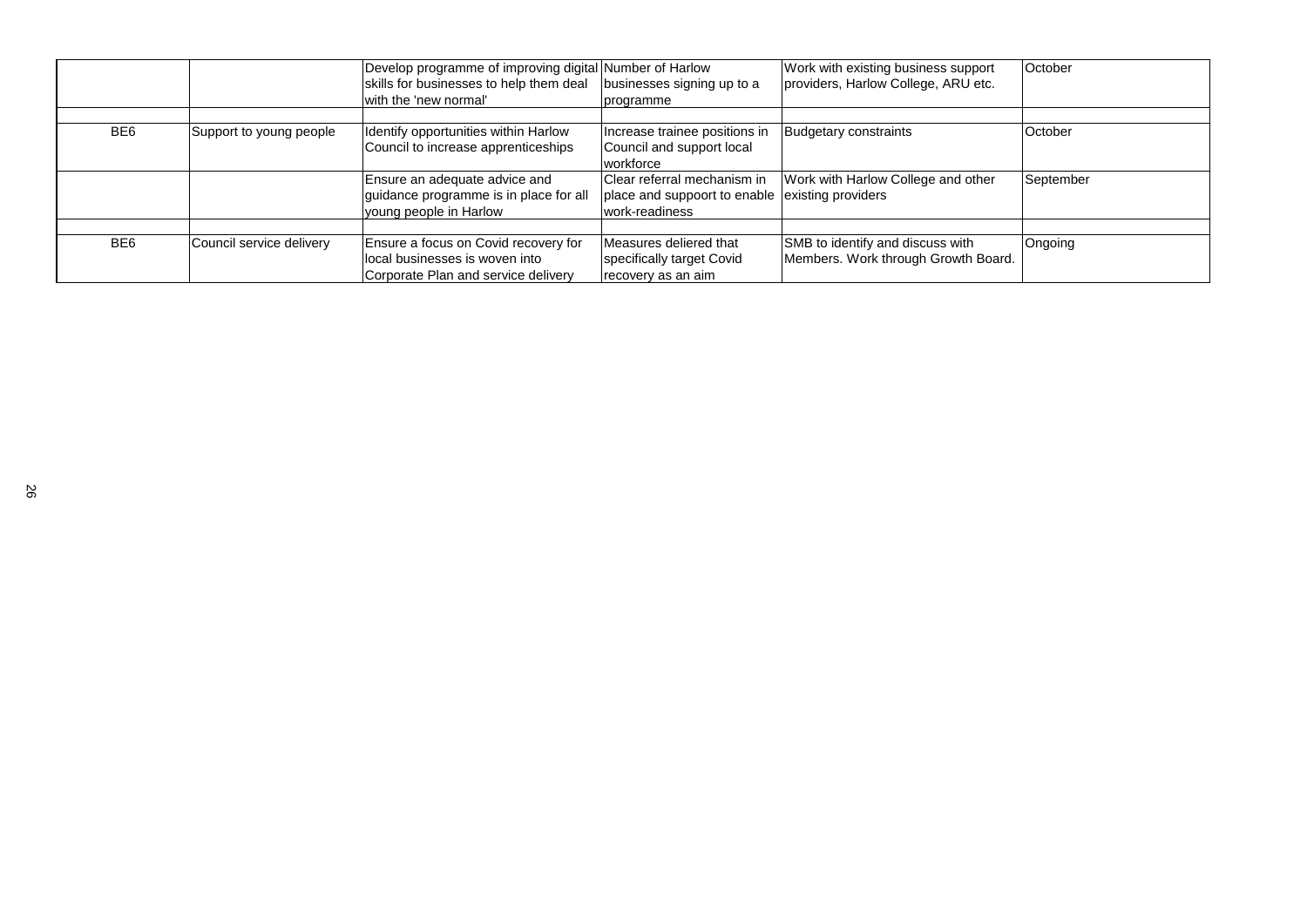| Number:         | <b>Area of Focus</b>                   | <b>Identified Programmes / Projects /</b><br><b>Schemes</b>                                                                                        | <b>What Can be Delivered? Or</b><br>desired end state?                                                                       | <b>Comments: Resources required or</b><br>constraining factors e.g. Influence<br>only, requires work by other<br><b>authorities</b>       | <b>Likely Target Timescales</b>                                                                        |
|-----------------|----------------------------------------|----------------------------------------------------------------------------------------------------------------------------------------------------|------------------------------------------------------------------------------------------------------------------------------|-------------------------------------------------------------------------------------------------------------------------------------------|--------------------------------------------------------------------------------------------------------|
| CB1             | Covid -Secure compliance               | Corporate risks assessments,<br>operational and staffing advices, PPE<br>process, on going review of activities<br>restricted by social distancing | Covid-secure workplace risk<br>assessment for each<br>premises re-opened, PPE<br>identification and central<br>issue process | Internal resources required                                                                                                               | June 2020 - complete, risk<br>assessment review on going<br>based on changes to<br>government guidance |
| CB <sub>2</sub> | Outdoor community and<br>leisure sites | Playgrounds, car parks, MUGAs,<br>pitches, Pets Corner, Town Park                                                                                  | and covid-secure<br>arrangements can practically<br>be implemented                                                           | Re-opening of facilities when   Internal resources required, dependant<br>government guidance permits on government guidance/restrictions | Aug-20                                                                                                 |
| CB <sub>3</sub> | Indoor community and<br>leisure sites  | Playhouse, Museum, Nature Reserve,<br>public conveniences, Leah Manning<br>Centre, Sam's Place                                                     | and covid-secure<br>arrangements can practically<br>be implemented                                                           | Re-opening of facilities when   Internal resources required, dependant<br>government guidance permits on government guidance/restrictions | Aug-20                                                                                                 |

| <b>Workstream: Council Business Impact</b> | Lead Officer: Simon Freeman | <b>Deputy Lead (</b> |
|--------------------------------------------|-----------------------------|----------------------|
|                                            |                             |                      |

**Objectives / Areas of Work:** 1. To plan for the new 'normal' and any changes and/or challenges this may present to the Council's operating model and structures. 2. To ensure the continuation and where necessary the restoration of service provision to Harlow residents and businesses.

3. To work with all government guidance to ensure that strategic objectives are compliant and Covid safe.

4. Harnessing data and monitoring performance to ensure that services delivered post COVID-19, meet the changing needs of residents and businesses.

# **Officer: Simon Hill**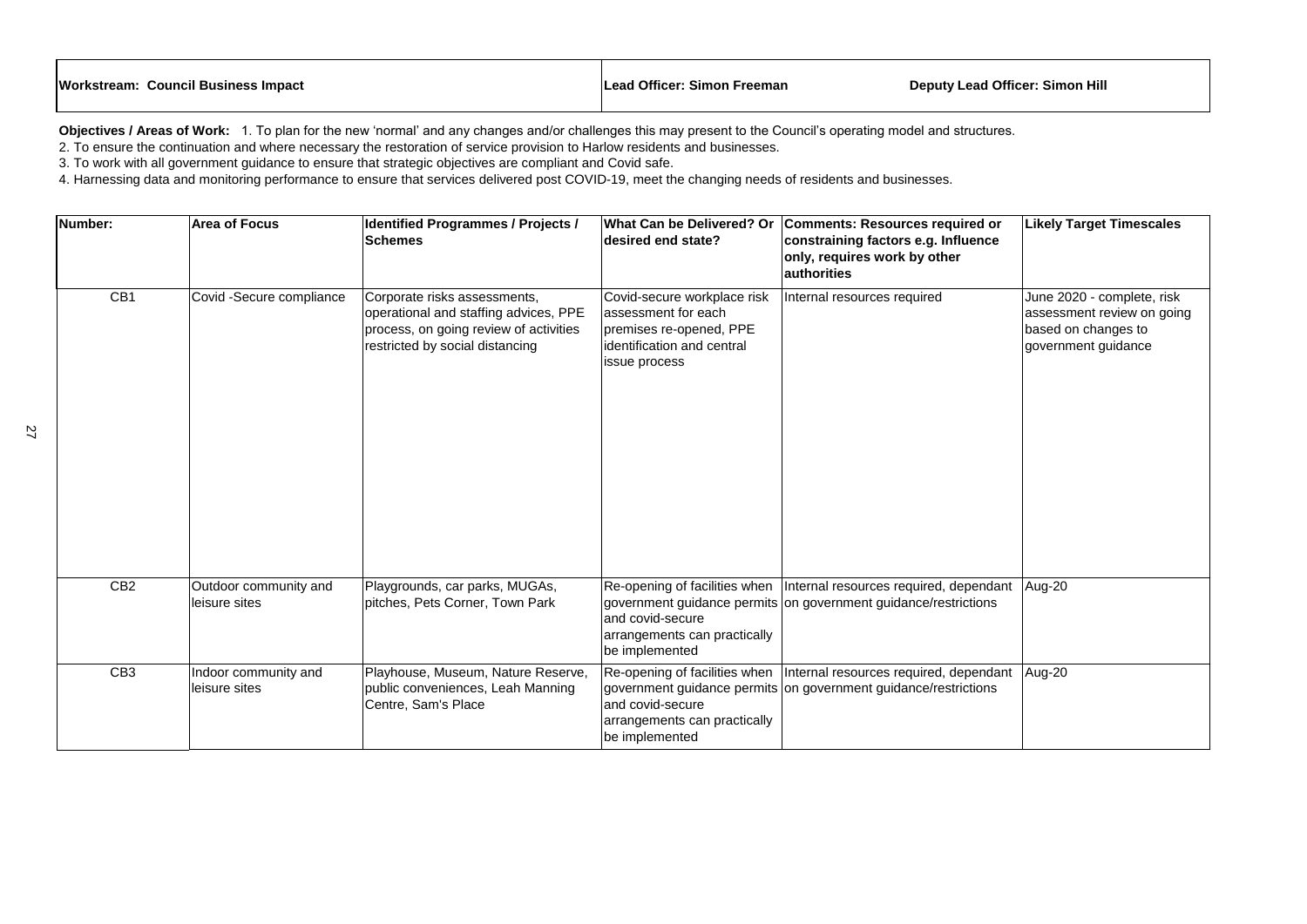| CB4             | <b>External facing HDC</b>     | Civic Centre, Latton Bush Centre, Bus                          | Expansion of available                          | Internal resources required, dependant                         | <b>Jul-20</b>                |
|-----------------|--------------------------------|----------------------------------------------------------------|-------------------------------------------------|----------------------------------------------------------------|------------------------------|
|                 | <b>Operational sites</b>       | <b>Terminus</b>                                                | facilities, including cash                      | on government guidance/restrictions                            |                              |
|                 |                                |                                                                | office, to members of the                       |                                                                |                              |
|                 |                                |                                                                | public when government                          |                                                                |                              |
|                 |                                |                                                                | guidance permits and covid-                     |                                                                |                              |
|                 |                                |                                                                | secure arrangements can                         |                                                                |                              |
|                 |                                |                                                                | practically be implemented                      |                                                                |                              |
| CB <sub>5</sub> | Refining homeworking           | CT homeworker kit standardisation,                             | Increased capacity and                          | Internal resources                                             | On going - commenced         |
|                 | protocols and processes        | continuation of existing Telephony and                         | resilience for homeworking                      |                                                                |                              |
|                 |                                | ICT system upgrade programme                                   | processes put in place during                   |                                                                |                              |
|                 |                                |                                                                | emergency phase of COVID                        |                                                                |                              |
|                 |                                |                                                                | response                                        |                                                                |                              |
| CB <sub>6</sub> | <b>Income Recovery</b>         | Housing rent recovery, leaseholder                             | Re-instate recovery                             | Internal resources required - dependant   On going - commenced |                              |
|                 |                                | contributions, Commercial rent                                 | processes to ensure income                      | on courts service and external                                 |                              |
|                 |                                | recovery, Benefit overpayment                                  | recovery can recommence to   enforcement agents |                                                                |                              |
|                 |                                | recovery, Council tax and NDR                                  | operate at normal levels                        |                                                                |                              |
|                 |                                | recovery, sundry debtors                                       |                                                 |                                                                |                              |
| CB7             | Enforcement                    | Environmental crime, ASB, illegal                              | Re-instate recovery                             | Internal resources                                             | On going - commenced         |
|                 |                                | encampments,                                                   | processes to ensure                             |                                                                |                              |
|                 |                                |                                                                | enforcement can                                 |                                                                |                              |
|                 |                                |                                                                | recommence to operate at                        |                                                                |                              |
|                 |                                |                                                                | normal levels                                   |                                                                |                              |
| CB <sub>8</sub> | Consultation and               | External events, statutory consultations,                      | Alternative covid-secure                        | Internal resources                                             | On going - commenced         |
|                 | communications                 | panels and improvement boards                                  | delivery mechanisms (likely                     |                                                                |                              |
|                 |                                |                                                                | virtual)                                        |                                                                |                              |
| CB <sub>9</sub> | Virtualisation of face to face | Housing allocations, taxi licensing, car                       | Web based alternative                           | Internal resources                                             | On going - commenced         |
|                 | processes                      | park permits, site visits for EHS,                             | processes implemented                           |                                                                |                              |
|                 |                                | Housing services, supported Housing                            |                                                 |                                                                |                              |
|                 |                                | management                                                     |                                                 |                                                                |                              |
| <b>CB10</b>     | <b>Test and Trace</b>          | <b>Essex and Southend Local outbreak</b>                       | MOU agreed and Plan                             | Internal resources, part of county-wide                        | July 2020 - MOU in place, on |
|                 |                                | plan                                                           | finalised, and Harlow ready                     | response                                                       | going activity to meet plan  |
|                 |                                |                                                                | for implementation when                         |                                                                | requirements                 |
|                 |                                |                                                                | triggered                                       |                                                                |                              |
| <b>CB11</b>     |                                | Impact analysis of COVID19 Data identification, collection and | Dashboard of metrics                            | Internal resources, dependant on some                          | On going - not yet commenced |
|                 |                                | analysis                                                       | showing impact across town                      | externally collected data                                      |                              |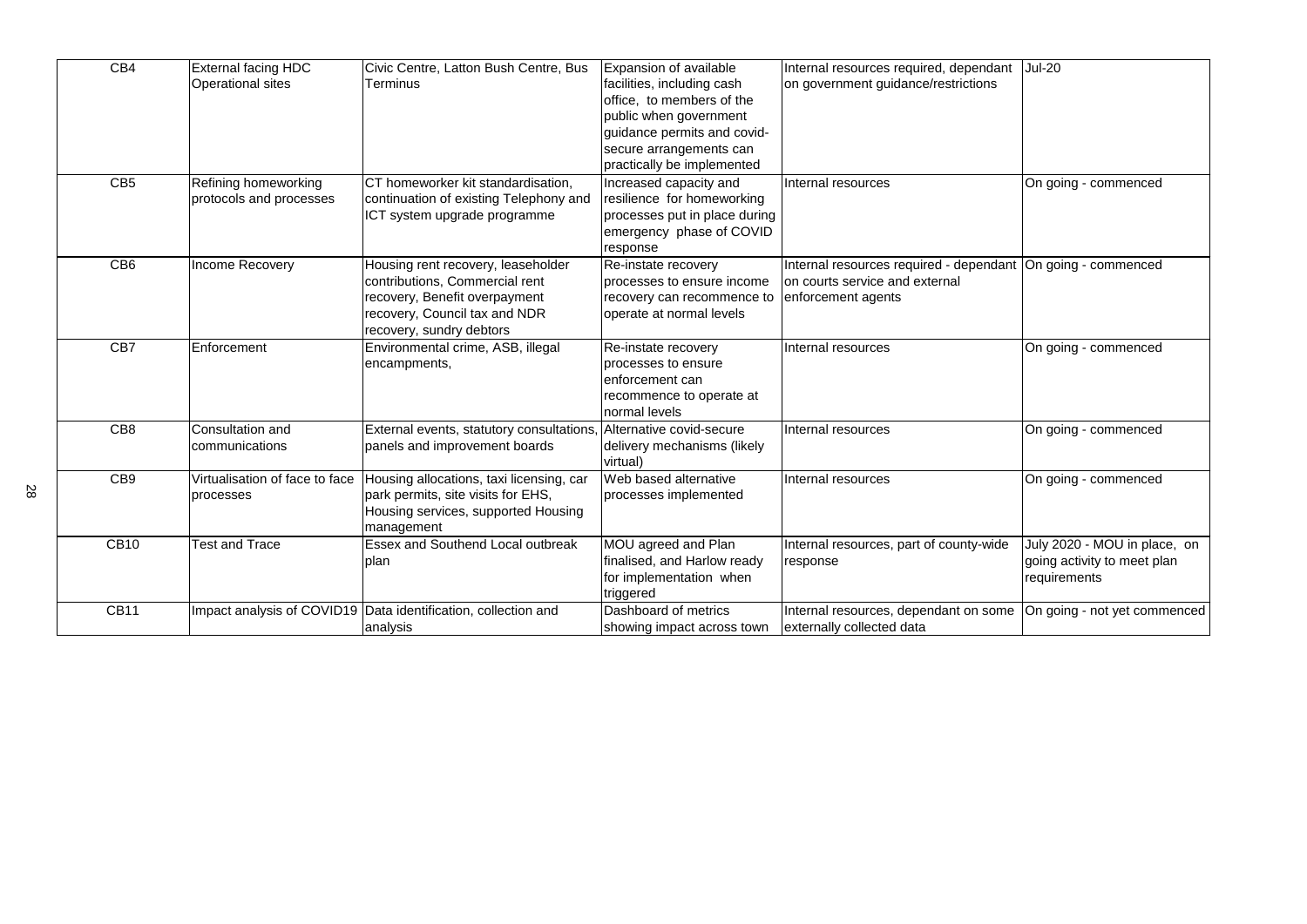| Number:          | <b>Area of Focus</b>                         | <b>Identified Programmes / Projects /</b><br><b>Schemes</b>                                                                                                                                                                   | What Can be Delivered? Or<br>desired end state?                                                                                                                          | <b>Comments: Resources required or</b><br>constraining factors e.g. Influence<br>only, requires work by other<br>authorities                                                   |
|------------------|----------------------------------------------|-------------------------------------------------------------------------------------------------------------------------------------------------------------------------------------------------------------------------------|--------------------------------------------------------------------------------------------------------------------------------------------------------------------------|--------------------------------------------------------------------------------------------------------------------------------------------------------------------------------|
| HTS1             | <b>Business Resilience and</b><br>Efficiency | Review of HTS Business Plans,<br>Priorities and Business Continuity.<br>Enhanced communication plans aligned Enhanced Customer Access<br>to Council communication plans.<br>Robust gap analysis and performance<br>reporting. | Published updated/revised<br>HSE (Covid 19) Standards.<br>through digital channels.<br><b>Aligned business</b><br>plan/financial reporting,<br>governance and timelines. | Capacity and Shareholder/Board<br>governance arrangements                                                                                                                      |
| HTS <sub>2</sub> | <b>Community Impact</b>                      | Social value programme and reporting.                                                                                                                                                                                         | Enhanced social value<br>Idemonstrated.<br>Development/promotion of<br>scrutiny reporting, and<br>improved transparency with<br>better measurement.                      | Needs wider Council community<br>engagement approach.                                                                                                                          |
| HTS3             | <b>Environmental Impact</b>                  | Landscape programmes and Policies<br>reviews.                                                                                                                                                                                 | of policies. Removal of<br>unnecessary duplication.<br>Simplified reporting and<br>service offer.                                                                        | Action forcing and alignments Resources available and robust client<br>briefs (planned tree programme/grass<br>cutting). Prioritised timing and<br>alignment to Council risks. |
| HTS4             | <b>Creating Opportunities</b>                | <b>Business and Commercial growth</b><br>plans.                                                                                                                                                                               | Long term plans resourced<br>and prioritised. Targeted<br>resourcing and priorities.                                                                                     | Council plans/ambition and corporate<br>plan priorities.                                                                                                                       |

| or<br><b>es</b> | <b>Likely Target Timescales</b> |
|-----------------|---------------------------------|
|                 | Oct-20                          |
|                 | Mar-21                          |
| ent<br>ass      | Sep-21                          |
| ate             | $Mar-21$                        |

Objectives / Areas of Work: 1. To improve business resilience and efficiency by a review of HTS business plans, priorities and business continuity; enhanced communication plans aligned to Council communication plans and a robust gap analysis and performance reporting.

2. To reassess HTS community impact by its social value programme and reporting.

3. To monitor HTSenvironmental impact through its landscape programmes and policies reviews.

4. To create opportunities through the HTS Group business and commercial growth plans, particularly in the area of apprenticeships, training and employment for young people.

5. To show leadership within the local business community with regards to creating local opportunities for local people.

| Lead Officer: Andrew Murray<br><b>Deputy Lead Officer: John Phillips</b> |
|--------------------------------------------------------------------------|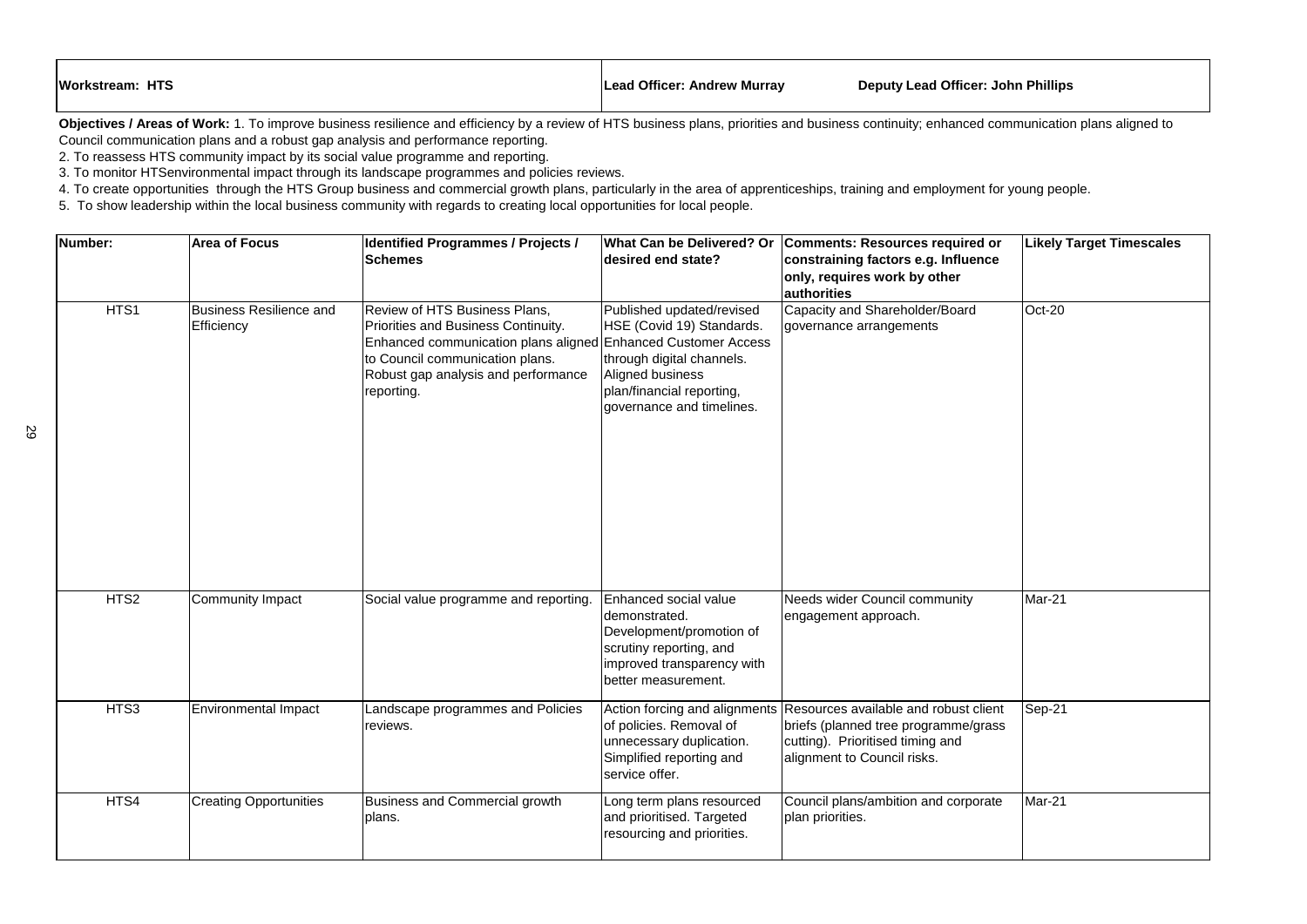| HTS5 | local business community<br>leadership | 'TBA | Creating local opportunities<br>for local people | <b>ITBA</b> | <b>TBA</b> |
|------|----------------------------------------|------|--------------------------------------------------|-------------|------------|
|      |                                        |      |                                                  |             |            |

| <b>TBA</b> |  |
|------------|--|
|            |  |
|            |  |
|            |  |
|            |  |
|            |  |
|            |  |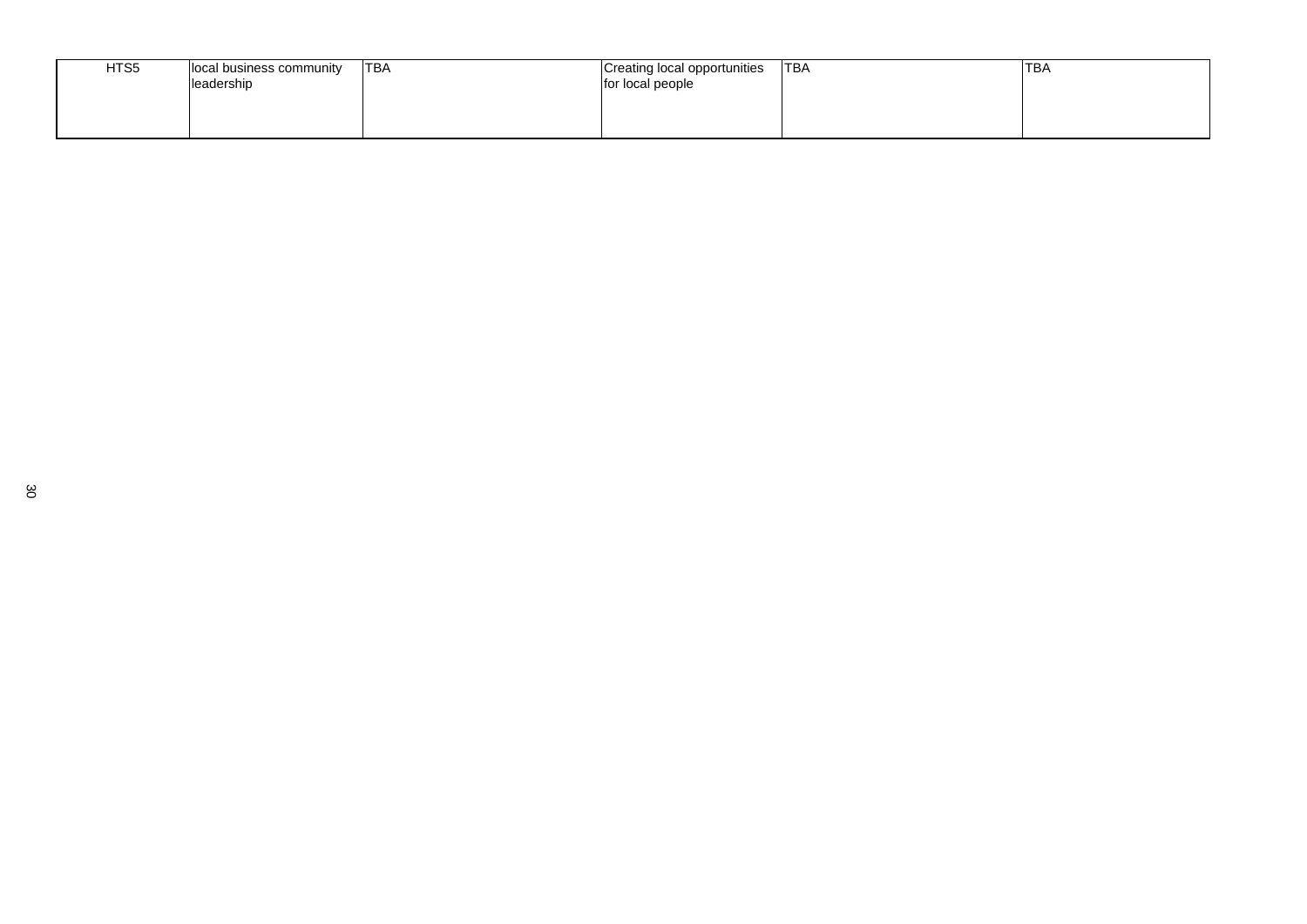# **Item 5 – Response phase**

- 1. I want to take a few moments to bring members up to speed on how the Council has responded to the Pandemic and challenges that it has faced since the beginning of the year. I have heard some criticism that the Council has been slow to react and want to put our discussions in context.
- 2. In February, a multi service team was convened to look at the rising issues for the Council for its safe operation and staff welfare under its Business Continuity Plans. The Council has a Corporate Business Continuity Plan and individual Service-related plans in place. Traditionally, business continuity plans reflect the plan to react to a sudden loss of resources, in this case the Council had to plan for the gradual loss of services.
- 3. Early issues included:
	- Enabling the workforce to work remotely most of the Council's staff had no facility of working from home initially and demands on external technology suppliers nationally was significant to which our IT service responded brilliantly.
	- Putting in place monitoring of service impacts and staff sickness/shielding
	- With the Board members, decisions on the early closure of Council facilities including the Civic Offices, other Council buildings (Leah Manning Centre, Playhouse etc.), playgrounds, car parks
- 4. The Response has also:
	- Facilitated initial set up of Community Hub service; delivered as a joint initiative between Rainbow Services and Harlow Council – this has included council staff redeployment to service the Hub on a seven days a week basis, working with rainbow services on essential food deliveries throughout lockdown, individual welfare calls to category A and B residents (3000), liaising with other agencies for referrals and dealing with significant social issues created by the pandemic that would otherwise have been dealt with by social care services.
	- Worked with County and National planning agencies to ensure a coordinated response for those shielding and residents requiring assistance – this has included a coordinated reporting mechanism and liaison, a seamless referrals process for those requiring local hub help and action with Essex Welfare Services and other partner agencies. Support for excess death plans (with Westerleigh) and more recently local containment plans.
	- The council has paid out £11.4m to 841 local businesses in a measured way. The Council has given extended retail relief to 524 business rate payers, totalling around £17.5m and paid out £933,000 of government hardship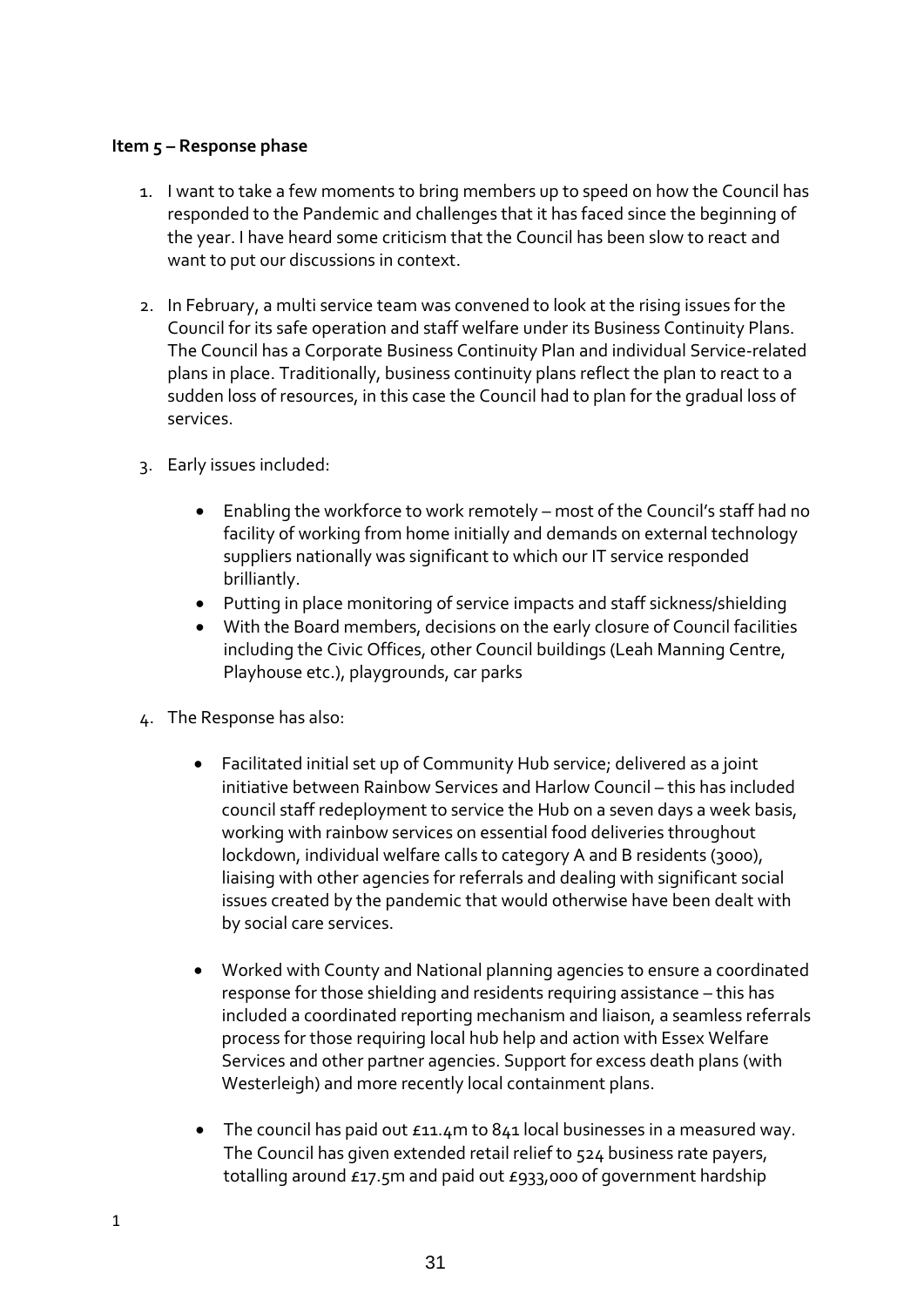grants to 4,800 residents receiving Council Tax support. Officers are now assessing the many applications made by businesses to the Discretionary Business Grant Scheme which aims to support small and micro businesses that are struggling due to the coronavirus shutdown but are unable to access other government grant funding. All of these things have been achieved against a payment enforcement moratorium, a remote workforce and maintaining contact with residents having difficulty in paying.

- Introduced measures to create safe working environments at the Civic Centre and Latton Bush Centre to allow critical Council and third party services (including NHS teams) to continue, this has meant that contact teams have been asked to work right through, as essential workers, using social distancing at the civic centre, works have also been done to the receptions to enable safer working and the recent successful reopening of the civic centre to the public.
- For our Housing Teams the challenge has been in meeting Housing need. During the period Housing had to accommodate an additional 36 people who were sleeping rough where previously there had been only a handful identified on regular counts. Additionally, Housing has been supporting the increased hardship being evidenced through loss of income. Housing have offered support/signposting benefit/support take up, and development of payment plans,
- The Council has a stay on legal action until the end of August. The increase in Universal Credit Claimants has led to a delay in paying but there is evidence that the reopening of the cash office has meant more have paid arrears. Face to face visits have been undertaken and staff has demonstrated a willingness to work differently to ensure service provision to vulnerable tenants. Online applications processes have been developed to aid the public and within 48 hours of the new Housing Application form going live, a month's worth of applications had been made.
- Made decisions in public interest on the short-term suspension of Council facilities and services and set in motion groundwork for recovery work to commence re-delivery. Whilst facilities such as Pets Corner and The Playhouse have remained closed, staff have been undertaking engagement work, online creative projects and accelerating maintenance works so they are ready to open when it as soon as safe to do so. Staff have also been redeployed to support other recovery activities.
- The Council has operated in a fast-moving policy environment with government guidance being issued or changed almost daily. Restrictions and relaxations of COVID 19 related guidelines have required many dynamic changes to operation of services. The Council, in its community leadership role, has also promoted the wellbeing of Harlow residents, through its communications so the resident understood the appropriate responses at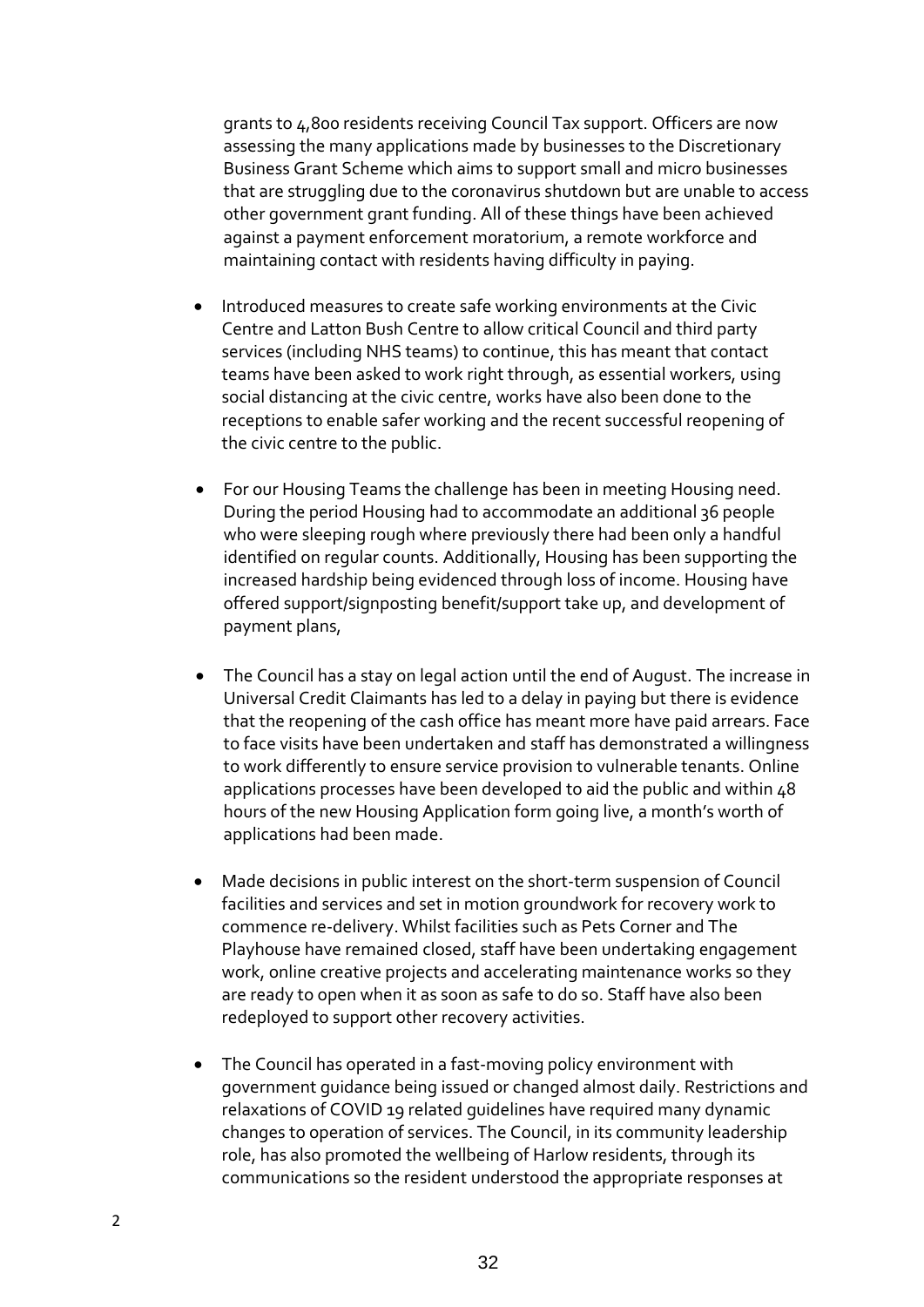each stage of the pandemic to mitigate risk to themselves and protect safety of others. Advice and help have been given to business to reopen safely by our environment team.

- The Council has dealt with over 60,000 enquiries\* (calls, emails, online forms, applications and social media messages) during the pandemic with more than 24,000 people visiting our coronavirus support information on our website.
- We have worked with our HTS partners to maintain their emergency responses for residents during the lockdown period, implemented safe working practices for their staff and the public they visit and worked collaboratively to bring back both housing and environmental services quickly so that impact to residents could be mitigated and services continue as close to normal as possible
- Our Waste contractor, Veolia, and their bin crews have provided a service throughout the lockdown period and collected over 2,824 tonnes of nonrecycling, 1,402 tonnes of recycling and 557 tonnes of food waste in April and May
- 5. The Response Team initially met daily with reporting to a daily Senior Management Board / HTS meeting. This work is now being wound down as many of the staff are involved in moving to recovery Workstream activities and as council activities recover, to their substantive roles. Measures implemented have meant that only one staff member has fallen ill to Covid 19 and recovered. Staff have adapted to new ways of working and continue to work remotely for the foreseeable future.
- 6. The Council has also quickly established a portfolio with specific responsibility for recovery and a mechanism for formal members involvement through this crossparty Working Group.

# **Item 6(a) – Workstreams**

The following are update notes from Workstream Leads

### **Community Impact – Lead Jane Greer:**

The following subgroups have been established to look at impact on our community covering the following themes.

- Arts and Culture
- Homelessness, Supported Housing and tenancy support
- Third Sector, BAME, Faith, disabled and other groups community impacts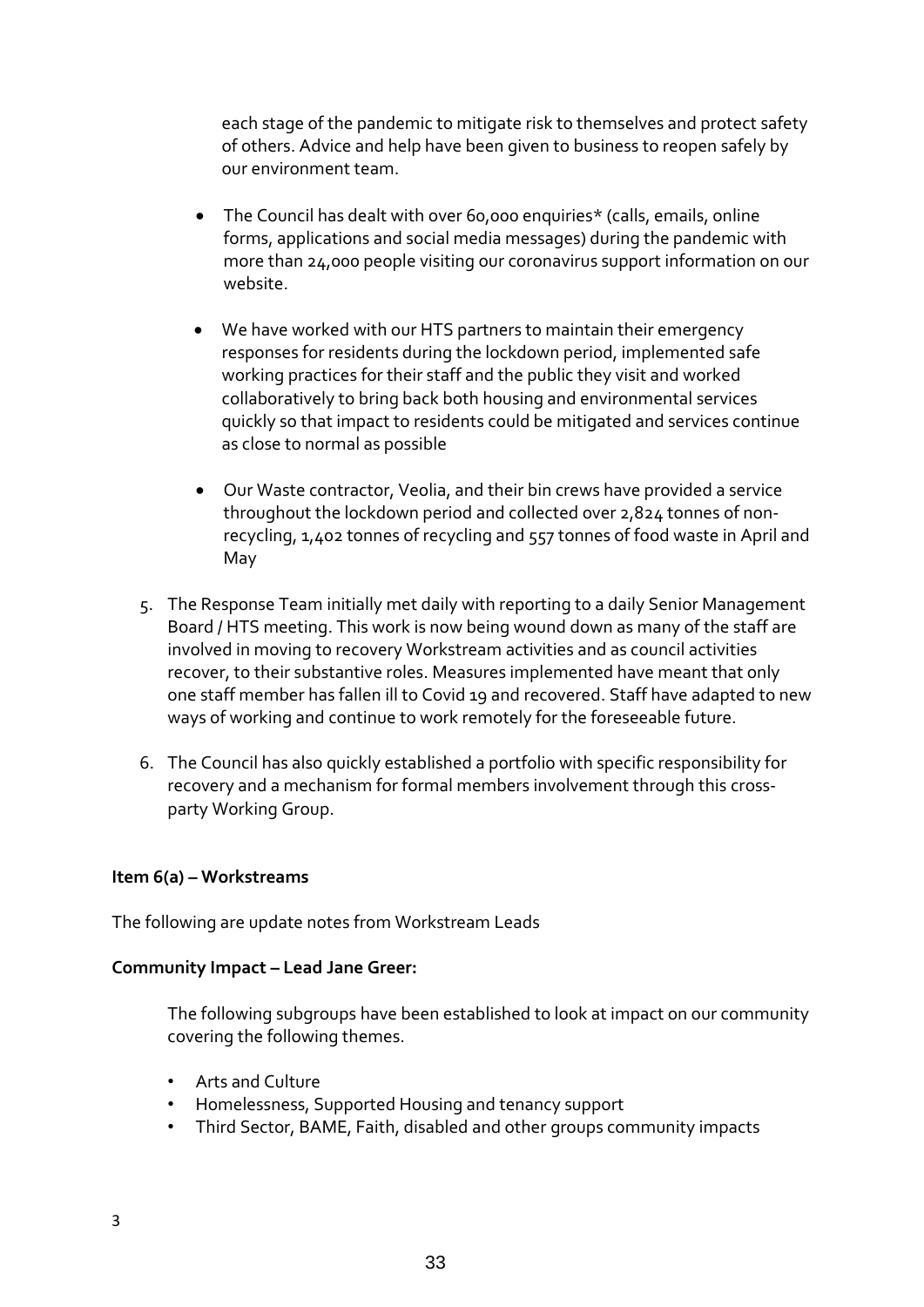There has also been a discussion on how a cross working group subgroup needs to be set up to look at

• Data – collection of and analysis

The key points so far are:

# **Arts and Culture Subgroup**

This sub group focuses on arts & cultural venues and activities that are run by the Council or which the Council has a significant involvement in e.g. Playhouse, Gibberd Gallery, Museum, Carnival, Fireworks, Christmas Lights – also Council venues that are used by community based groups e.g. Latton Bush, Potter Street. A later stage may be to provide advice/support to non-Council linked groups/venues. Action planning to be focussed on two areas:

- Maintaining audience engagement and some activity where possible, particularly in the summer
- Preparing plans for re-opening (even if this may be many months away). Although this will feed into the internal group

# **Homelessness and supported housing and tenancy support Subgroup**

Focusing on supported housing, homelessness including rough sleepers and victims of domestic abuse, allocations and tenancy support

Areas of focus will include:

- Establishing a plan to re-introduce support visits for older persons housing
- Planning for re-opening communal areas in older persons housing
- In relation to tenancy support , the level of family support has increased during lockdown, family members have been off work or furloughed, however as this support decreases and people return to work then support services need to increase to meet demand.
- Developing farther the existing Rough Sleepers Action to help mitigate the effects of Covid 19 on homeless people.

# **Third Sector, BAME, Faith, disabled and other groups community impacts**

Looking and at implementing support to aid recovering from the pandemic to the third sector, faith groups, BAME groups and others. Examples include:

- Supporting local community and voluntary groups to maintain support for the most vulnerable groups after Shielding ceases.
- Though local faith groups, identify specific support needs to assist community recovery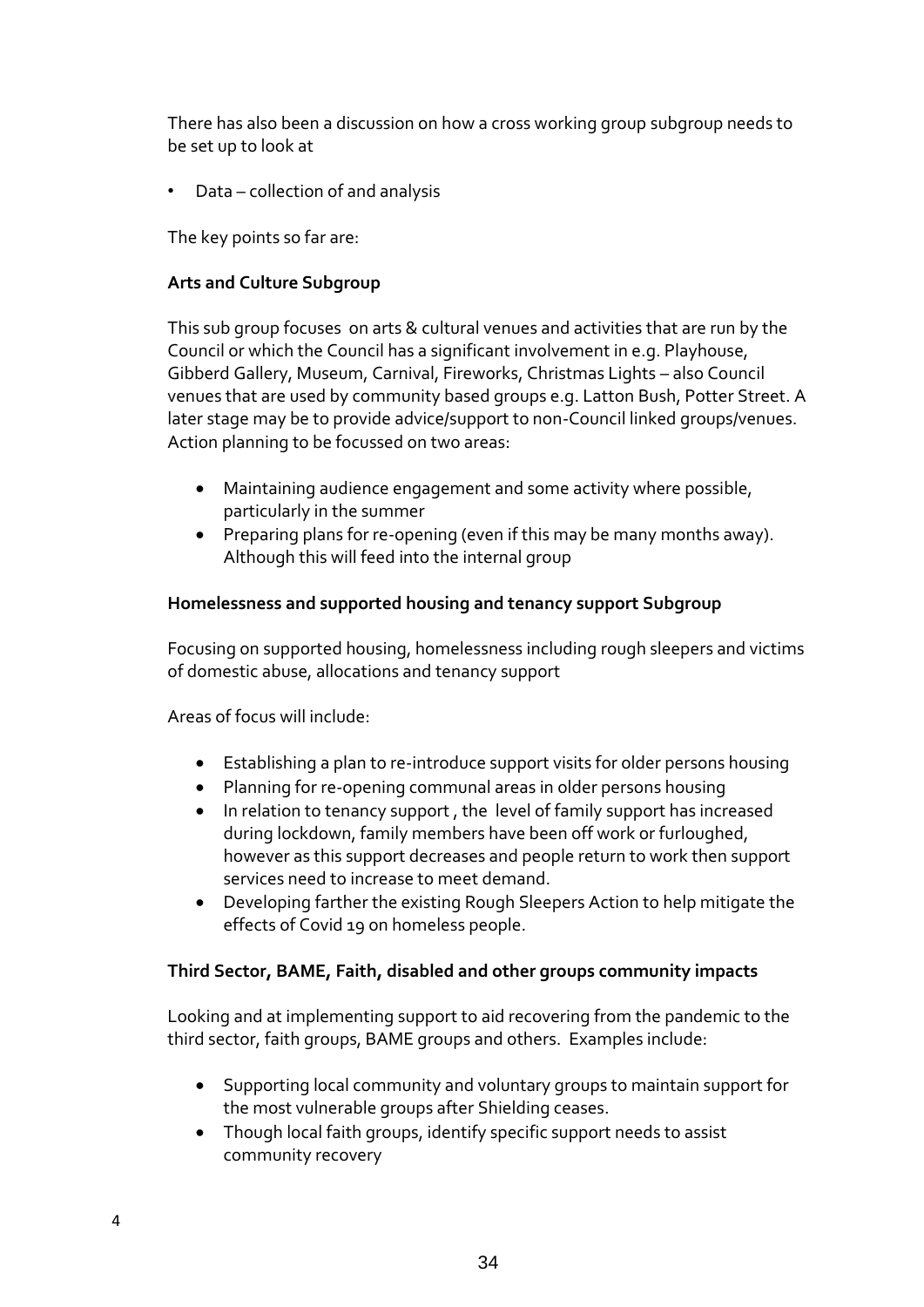• Support local organisations that have links to BAME communities to identify specific recovery support needs

# **Council Business Impact – Lead Simon Freeman**

Work of this workstream has the following key points

- Vast majority of council services have been maintained throughout.
- Extremely quick response to the government decision and national crisis in March to enable the above to happen.
- Public facing services temporarily suspended to comply with guidance and protect public/staff
- Some workers unable to undertake normal duties have been redeployed to support other activity (such as Community Hub, town Centre etc.
- Corporate Covid Risk Assessment completed and Covid Certification in Civic/Latton Bush

Now focusing on bringing service to the public back including –

- Public Toilets (reopened w/c 6 July)
- Civic Centre (reopened w/c 6 July)
- Car Parks (reopened w/c 6 July)
- Museum Garden (due to open 25 July)
- Playgrounds (Due to open by the end of July)
- Playhouse some phased opening from w/c 20 July

During lockdown lots of work on using online service access with big win on the development of Housing Applications online. Work continues to develop these points of service access moving forward.

# **Business & Economy Workstream – Lead Andrew Bramidge**

# **1. Advice and support to businesses**

- Provision of Government grant support to Harlow businesses
- Direct businesses towards local business advisory services e.g. NWES, Growth Hub through partnership social media campaign involving Chambers of Commerce and SELEP
- Promotion of new business start-up support to include co-operatives where risk can be shared
- Improve environment in our employment areas e.g. better signage, transport
- Deliver joint Harlow Council & Harlow Chamber online business support and information event (hosted by Cllr Harvey?)
- **2. Promotion of Harlow businesses**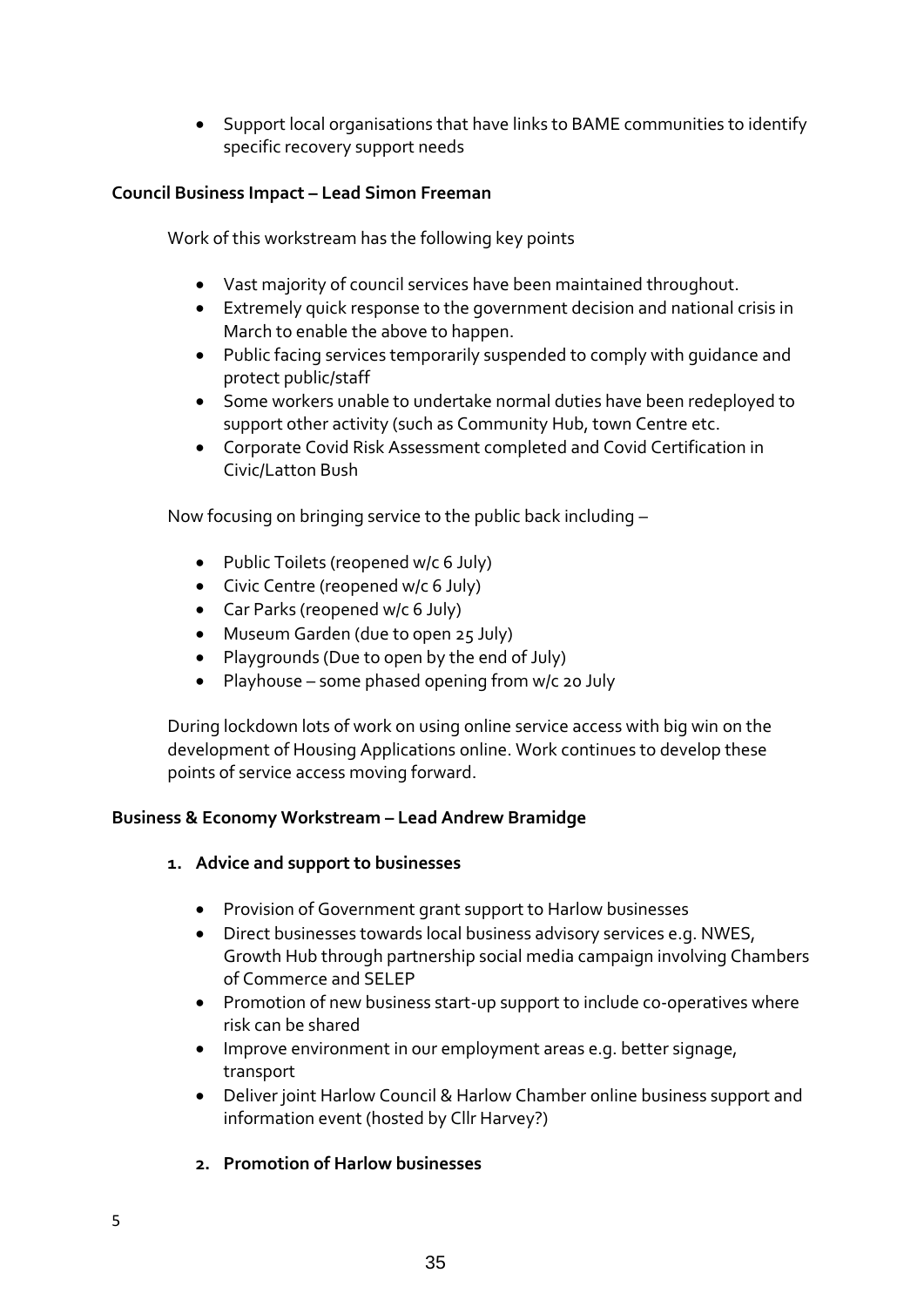- Local Purchasing what more can the Council do in this regard?
- Local Purchasing actively promote local purchasing opportunities e.g. by staging a (virtual?) Meet the Buyers event
- Inward investment campaign through Discover Harlow, positioning Harlow as key location in the UK Innovation Corridor
- Work with 'Anchor' institutions to support the local supply chain; learn from PHE Impact report
- Develop opportunities to create new forms of flexible business space e.g. coworking to enable new business creation, potentially using our commercial asset portfolio
- Immediately switch to active promotion of Harlow Town Centre, neighbourhood centres, retail parks and Harlow's hospitality sector. Focus of activity of 'Shop Local' e.g. through apps such as 'Shop Appy'
- Promotion of Harlow business success stories via Discover Harlow focussing on companies that are doing well at present and potentially linking them to supply chain opportunities
- Develop Covid related Business Awards scheme with Harlow Chamber and Heart 4 Harlow
- Fast track signage project to improve awareness of local shopping hatches.

# **HTS Group Workstream – Lead Andrew Murray**

- Played a leading role in supporting the C/Hub, providing vans, volunteer resources, and storage accommodation for food parcels etc.
- Played a leading role in procuring PPE equipment ensuring "fit for purpose", establishing reliable markets/supply chain, interpreting complex/changing govt H and S guidance into adapting business processes, arranging Covid Secure office arrangements
- Established a "remote contact centre" quickly for responding to customer emergencies/enquiries.
- Worked well with local/national trade unions, in partnership, to provide support to employees thru lock down, and get people back to work safely/processes. (HSE)
- National recognition as a playing a leading role in the newly formed LATCo organisation, developing support mechanisms for members

# **Item 6b - Development of Action Plan**

- Officers are working on producing an Action Plan layout common to all Workstreams
- It is envisaged that the first draft Action Plan will be brought to the Working Group at its August meeting.
- Work will continue on actions in the interim between meetings
- Action Plan will be a 'live' document and subject to change going forward